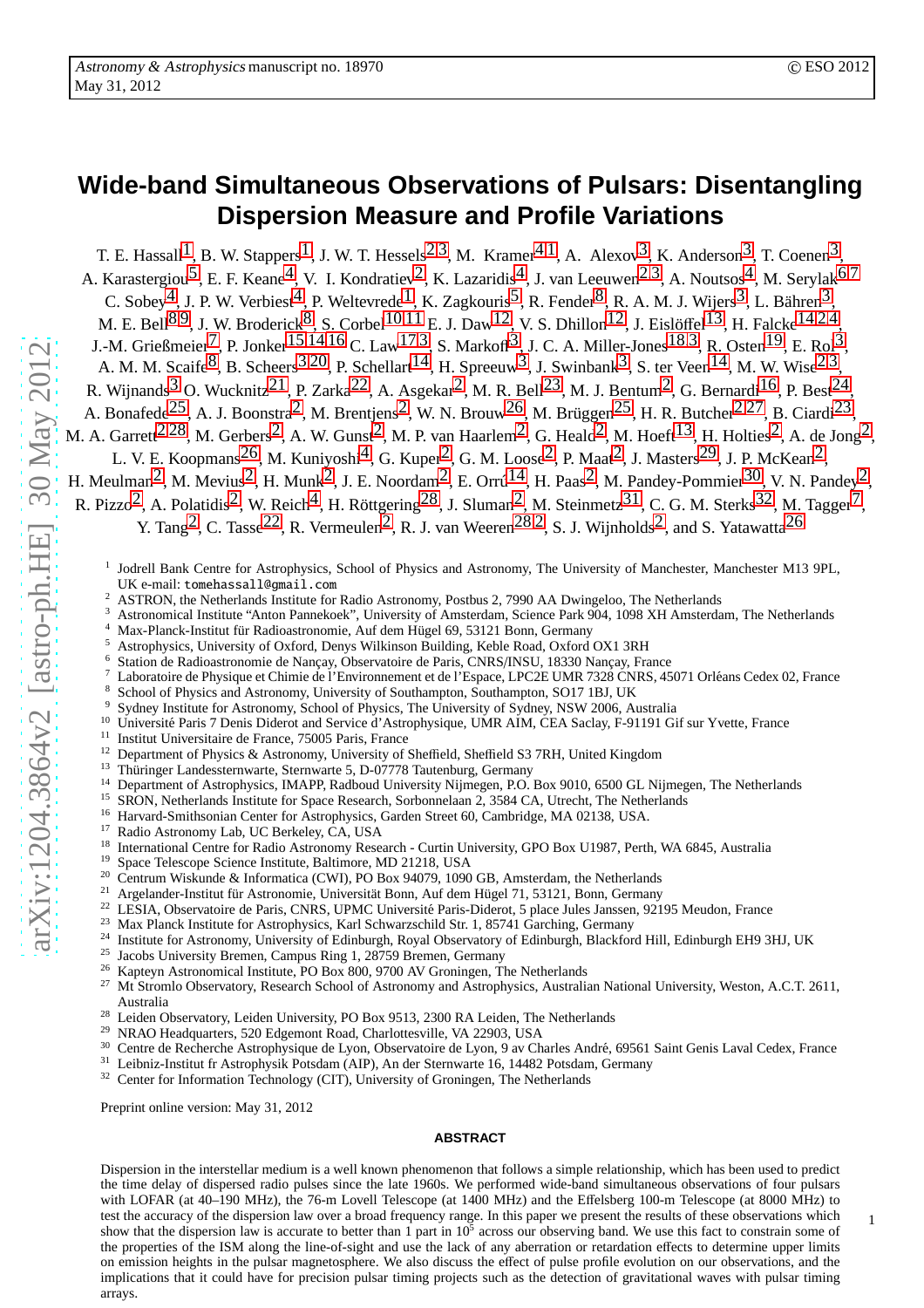# **1. Introduction**

As radio emission passes through the interstellar medium (ISM) it interacts with electrons, which cause it to be dispersed. This is observable through pulsed emission, where a low-frequency pulse is delayed with respect to the same pulse at higher frequencies. For a pulse at frequency  $\nu$  (frequency will be given in MHz here and throughout the paper) travelling a distance, *D*, through an unmagnetised ionised gas, the dispersive delay with respect to infinite frequency, Δ*t*<sub>DM</sub>, is given by:

<span id="page-1-2"></span>
$$
\Delta t_{\rm DM} = \left(\int_0^D \frac{\mathrm{d}l}{v_g}\right) - \frac{D}{c},\tag{1}
$$

where  $v_g$  is the group velocity:

$$
v_g = c \sqrt{1 - \left(\frac{\nu_p}{\nu}\right)^2},\tag{2}
$$

 $v_p$  is the plasma frequency:

$$
v_p = \sqrt{\frac{e^2 n_e}{\pi m_e}} \text{ (in cgs units)}
$$
 (3)

$$
\approx 8.98 \times 10^{-3} \sqrt{n_e} \, \text{MHz} \,, \tag{4}
$$

*c* is the speed of light, *m<sup>e</sup>* and *e* are the charge and mass of an electron respectively, and  $n_e$  is the electron density in cm<sup>-3</sup>. Normally, this time delay can be approximated using the first term in the Taylor expansion of  $1/v<sub>g</sub>$ , giving the cold dispersion  $law<sup>1</sup>$  $law<sup>1</sup>$  $law<sup>1</sup>$ :

<span id="page-1-1"></span>
$$
\Delta t_{\rm DM} = \frac{\rm DM}{2.41 \times 10^{-4} v^2} \text{ s},\tag{5}
$$

where DM is the dispersion measure, the integrated column density of free electrons in pc  $cm^{-3}$ . This relation was used as early as 1968 to accurately predict the dispersive time delay to within 1 part in 3000 between 40 MHz and 430 MHz [\(Tanenbaum et al.](#page-17-0) [1968](#page-17-0)). However, as ever higher timing precision is required for projects like using pulsars for gravitational wave detection [\(Jenet et al. 2005\)](#page-17-1) it is important that any second-order effects of the ISM, such as refractive delays, DM variations and delays associated with pulse broadening from scattering [\(Foster & Cordes](#page-17-2) [1990](#page-17-2); [Cordes & Shannon 2010\)](#page-17-3), are also studied and understood fully [\(You et al. 2008;](#page-17-4) [Hemberger & Stinebring 2008](#page-17-5)). Most of these proposed effects have strong frequency dependencies, with scaling indices between  $v^{-3}$  and  $v^{-4}$ , and are therefore most prominent at low frequencies.

As well as second-order ISM effects, there are other proposed frequency-dependent effects, such as propagation from within the pulsar magnetosphere [\(Michel 1991](#page-17-6)), super-dispersion [\(Shitov & Malofeev 1985;](#page-17-7) [Kuz'min 1986](#page-17-8); [Shitov et al. 1988;](#page-17-9) [Kuz'min et al. 2008\)](#page-17-10) and aberration and retardation [\(Cordes 1978\)](#page-17-11). The ionosphere also contributes slightly to the DM but typically the total number of electrons along a path through the ionosphere is less than 100 TEC units (e.g. [Liu et](#page-17-12) al. [2009](#page-17-12)), which corresponds to a DM of just  $3.24 \times 10^{-5}$  pc cm<sup>-3</sup>. In practice, this contribution is small and follows a  $v^{-2}$  law, making it indistinguishable from the dispersive delay of the ISM.

As the sizes of these effects have not yet been determined, their frequency dependence could introduce systematic errors when data from different frequencies are combined. The size of these effects could also potentially vary with time. For example, if the distribution of free electrons along the line-of-sight changes, the magnitude of some of these effects will vary, introducing further errors into pulsar timing data.

Another potential source of error arises from pulse profile evolution. Most (if not all) pulsars show variation in the shape of their pulse profile as a function of frequency [\(Craft 1970\)](#page-17-13). This change can be anything from a slight broadening of the pulse, or difference in the relative positions of the components, to components appearing or disappearing completely.

Even though wide-band simultaneous observations have been possible to perform for a long time (see for example [Phillips & Wolszczan 1992;](#page-17-14) [Kuz'min et al. 1998;](#page-17-15) [Hankins & Rankin 2010\)](#page-17-16) the relatively narrow frequency bands compared to the separation interval between frequencies have meant identifying exactly how the components evolve has been difficult, particularly at the lowest frequencies. One of the reasons for this is that profile evolution, which only manifests itself clearly over very wide frequency ranges, is difficult to disentangle from dispersion (dispersion is normally removed by fitting the data with a  $v^{-2}$  power law which mimics Equation [5\)](#page-1-1). For example, in [Kuz'min et al. \(1998](#page-17-15)) the authors suggest that PSR B0809+74 appears to have an extra, non-dispersive delay of ∼ 30 ms at 10 GHz, though this could alternatively be explained by pulse profile evolution.

To calculate pulse times of arrival (TOAs), the data are crosscorrelated with a 'template', a smoothed model of the pulse profile. The peak of this cross-correlation spectrum is used to determine when the pulse arrives relative to the template, and the phase of the Fourier transform of the cross-correlation is then used to measure the phase offset. If the pulse profile evolves significantly with frequency the shape of the data and the template can be slightly different. These subtle changes in shape can introduce frequency-dependent errors into TOAs if they are not accounted for properly. [Ahuja et al. \(2007](#page-17-17)) simulated the effects of pulse profile evolution on measurements of DM. They found that using a template which is slightly different from the shape of the data can cause a gradient in the phase of the cross-correlation, which causes an offset in the TOA.

Some of the simulated errors, in the work of Ahuja et al, due to this effect in normal (slow) pulsars were as large as milliseconds, although the magnitude of the effect on real data has not been studied in detail until the work presented here. The size of this effect should scale linearly with pulse period, and so it is expected to be much smaller for millisecond pulsars, which is why sub-microsecond timing precision is already common (for example, see [Verbiest et al. 2009](#page-17-18)). But, with the introduction of the first ultra-broadband receivers to be used for pulsar timing (e.g. [DuPlain et al. 2008;](#page-17-19) [Jones et al. 2010\)](#page-17-20), which will be capable of observing with large fractional bandwidths even at frequencies of a few gigahertz, pulse shape variation across the band will become far more pronounced, and this effect will become more apparent.

We took observations of four bright pulsars (pulsars B0329+54, B0809+74, B1133+16 and B1919+21) *simultaneously* at multiple frequencies with the LOw Frequency ARray (LOFAR, see van Haarlem et al. in prep.), the 76-m Lovell Telescope and the Effelsberg 100-m Telescope, spanning a frequency range between 40 and 8350 MHz to try to constrain the properties of the ISM and test the cold plasma dispersion law. Details of these observations are given in Section [2.](#page-2-0) Our obser-

<span id="page-1-0"></span><sup>&</sup>lt;sup>1</sup> Note that often, the more precise value of  $2.410332 \times 10^{-4}$  is used as the constant in Equation [5,](#page-1-1) however in this paper we follow the convention of using  $2.41 \times 10^{-4}$ . This is only important when considering absolute values of DM. It should also be noted that this approximation only holds when the observing frequency is much greater than both the local plasma frequency and electron gyrofrequency.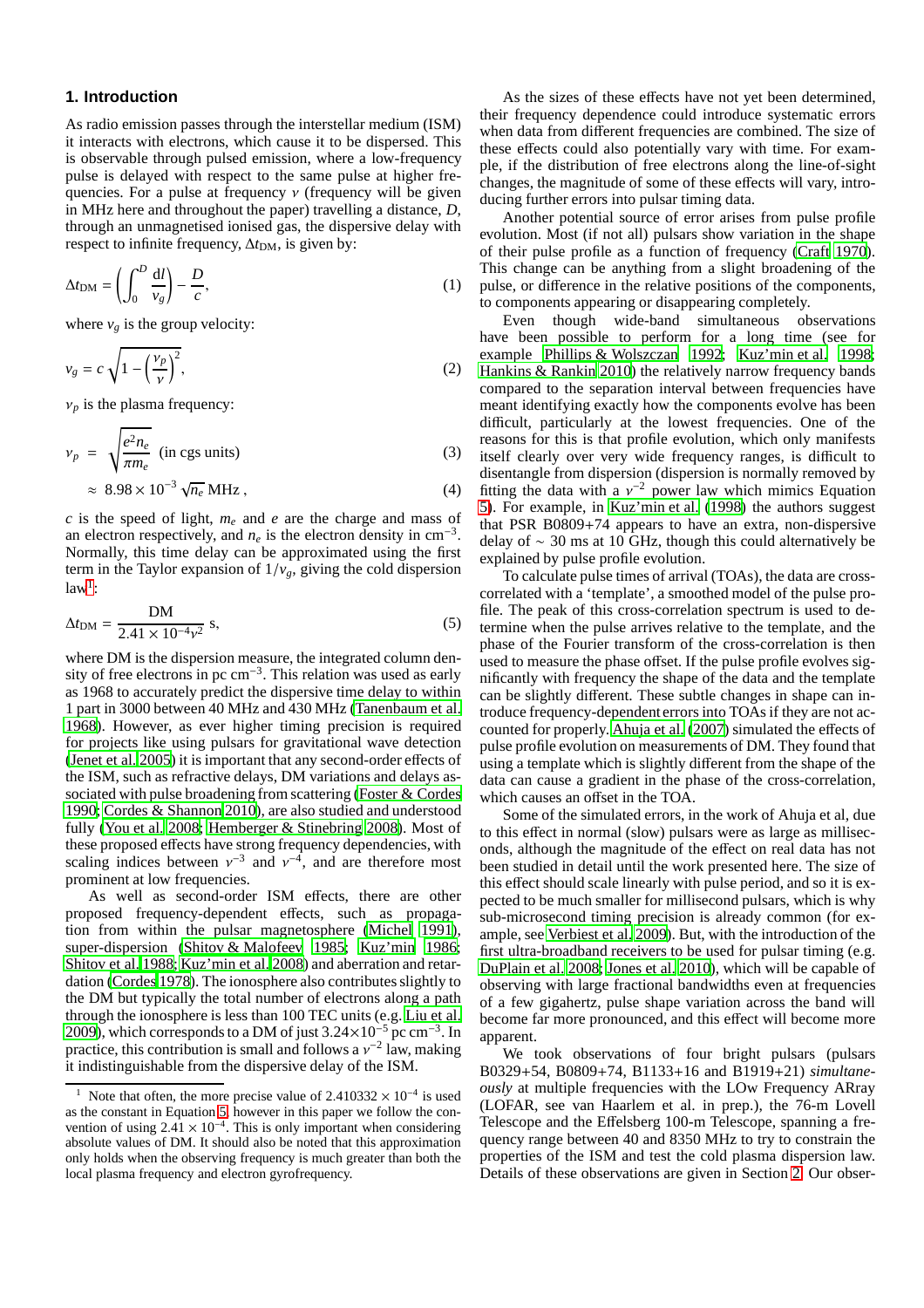vations cover a very large frequency range simultaneously and each recorded band has a significant fractional bandwidth, also making them useful for studying pulse profile evolution. LOFAR provides the largest fractional bandwidth which has ever been possible at the lowest radio frequencies observable from Earth.

The observations from both LOFAR observing bands were also taken truly simultaneously, both starting and ending at ex-actly the same time<sup>[2](#page-2-1)</sup>, and passing through the same hardware so no timing model was required to align the profiles precisely (as opposed to using overlapping observations with a timing model). This part of our frequency range provides the best test of steeply scaling frequency-dependent delays and this allows us to place strong constraints on the magnitude of the second-order ISM effects. Any deviation from the  $v^{-2}$  law larger than a few milliseconds would be clearly visible over this large bandwidth and at these low frequencies.

Similar observations have been carried out previously by [Tanenbaum et al.](#page-17-0) [\(1968\)](#page-17-0), who were able to set a surprisingly good limit that the error in the dispersion equation, ∆*t* < 3 × 10−<sup>4</sup> s between 40 MHz and 430 MHz just six months after the discovery of pulsars in 1967. Since then similar work has been done by [Shitov & Malofeev](#page-17-7) [\(1985\)](#page-17-7), who found evidence for excess dispersion at low frequencies. This was also supported by [Hankins et al. \(1991\)](#page-17-21), who noticed a difference in the DM values determined from aligning single pulses and those determined from aligning the average pulse profile. These delays at low frequencies have been termed 'super-dispersion' and attributed to magnetic sweepback in the pulsar magnetosphere [\(Shitov 1983](#page-17-22)). Subsequent work by [Phillips & Wolszczan](#page-17-14) [\(1992\)](#page-17-14) and [Ahuja et al.](#page-17-23) [\(2005\)](#page-17-23) found contradictory results, with no evidence for extra dispersion at low frequencies, but some pulsars (B0525+21, B1642-03 and B1237+25) showed an increased dispersion measure at high frequencies. These high frequency delays were explained by propagation delays in the pulsar magnetosphere.

In this paper, after detailing the observations (Section [2\)](#page-2-0), our analysis (Section [3\)](#page-3-0), and the simulations used to determine upper limits on the magnitude of the delay present in our data (Section [4\)](#page-5-0); we determine the effect of the ISM on pulsar timing and extract information about the composition of the ISM (Section [5\)](#page-6-0) and the pulsar magnetosphere (Section [6\)](#page-8-0). We also use these data to determine how much of an impact profile evolution has on pulsar timing and use the pulse profiles in each of the frequency bands to construct a model of how the pulse profile evolves with frequency (Section [7\)](#page-10-0). Finally, we summarise our main findings in Section [8.](#page-15-0)

# <span id="page-2-0"></span>**2. Observations**

On 11 December 2009 we observed four pulsars using LOFAR, the 76-m Lovell Telescope and the Effelsberg 100-m Telescope simultaneously. LOFAR is an international interferometric telescope, comprised of many thousands of dipole antennas grouped into 'stations' and operating in the lowest four octaves of the 'radio window' visible from the Earth's surface. The LOFAR stations are arranged in a sparse array, spread across Europe, with a dense core region located in the Netherlands. LOFAR operates in two frequency bands which straddle the FM radio band. The Low Band Antennas (LBAs) can record 48 MHz of bandwidth between 10 and 90 MHz and the High Band Antennas (HBAs) can record 48 MHz of bandwidth between 110 and 240 MHz.

<span id="page-2-2"></span>**Table 1.** Data characteristics. Shown are the centre frequency (ν), bandwidth (*B*), number of channels (*N*chan), and the sampling time  $(T_{\text{samp}})$  for the data of each of the four telescopes used in the simultaneous observations.

|            | $\nu$ (MHz) | B(MHz)    | $N_{\rm chan}$     | $T_{\text{samp}}$ (ms) |
|------------|-------------|-----------|--------------------|------------------------|
| DE601      | 60.15625    | 36.328125 | 2976               | 1.31072                |
| CS302      | 163.28125   | 48.4375   | 3968               | 1.31072                |
| Lovell     | 1524.0      | 512       | 512                | 1.0                    |
| Effelsberg | 8350.0      | 1000      | $1^{\mathfrak{a}}$ | $\sim 10^b$            |

**Notes.** (*a*) Data was written as a single dedispersed timeseries. (*b*) This varied depending on the source. The pulse period was divided into 1024 bins.

<span id="page-2-3"></span>**Table 2.** Pulsar characteristics. Given are the integration time  $(T_{\text{int}})$ , catalogue value for dispersion measure (DM, [Hobbs et al.](#page-17-24) [2004\)](#page-17-24), the pulse period (*P*, determined from regular timing observations from the Lovell telescope at Jodrell Bank Observatory), the LOFAR observation ID and the number of bins across the pulse profile (*N*bin for each of the pulsars observed.)

|            | $T_{\rm int}$ | DМ          | P        | <b>LOFAR</b>             | $N_{\text{bin}}^a$ |
|------------|---------------|-------------|----------|--------------------------|--------------------|
|            | (s)           | $(pc cm-3)$ | (S)      | Obs ID                   |                    |
| $B0329+54$ | 7200          | 26.833      | 0.714536 | L <sub>2009</sub> 16116  | 256                |
| B0809+74   | 5400          | 6.116       | 1.292209 | L <sub>2009</sub> _16102 | 512                |
| $B1133+16$ | 10800         | 4.864       | 1.187799 | L <sub>2009</sub> _16100 | 512                |
| $B1919+21$ | 5400          | 12.455      | 1.337360 | L <sub>2009</sub> 16104  | 512                |

**Notes.** (*a*) Although the pulsars in our sample were observed with higher time resolution, the data were downsampled so that each observation had the same number of bins in the pulse profile, so that the data from different frequencies could be compared directly.

For a full description of how LOFAR is used for pulsar observations see [Stappers et al. \(2011\)](#page-17-25) and for a general LOFAR description see van Haarlem et al. (in prep.).

At the time of the observations, LOFAR was still under construction so only single stations were used to record data and the LBAs were only able to record 36 MHz of bandwidth. A core station (CS302, which consists of 48 HBA tiles) was used to observe in the LOFAR high band between 138.9709 and 187.4084 MHz and an international station (DE601, based at the Effelsberg Radio Observatory and consisting of 96 LBAs) was used to observe between 42.0959 and 78.4119 MHz in the low band. It is worth noting that the LOFAR stations which were used were not yet internally calibrated and hence the sensitivity of the observations presented here is significantly lower compared to what is now possible.

Data were taken simultaneously with the 76-m Lovell Telescope, using the digital filterbank backend in search mode, at a central frequency of 1524 MHz with 512 MHz bandwidth (see [Hobbs et al. 2004,](#page-17-24) for details). Simultaneous data were also taken with the Effelsberg 100-m Telescope, using the Effelsberg-Berkeley Pulsar Processor to coherently dedisperse the data online, at a central frequency of 8350 MHz with 1000 MHz bandwidth (see [Backer et al. 1997,](#page-17-26) for details). The observational parameters are summarised in Tables [1](#page-2-2) and [2.](#page-2-3)

In this paper, we concentrate mainly on the total intensity profiles of pulsars, and only Stokes I data were recorded with each instrument (LOFAR, the Lovell telescope and the Effelsberg telescope). However, if there is a significant gain difference between the two hands of (either linear or circular) polarisation, or leakage, and the pulsar is strongly polarised then there may be distortions in the profile. Instrumental polarisa-

<span id="page-2-1"></span>There are small clock offsets between the LOFAR stations at this stage in construction, but these are less than 20 ns.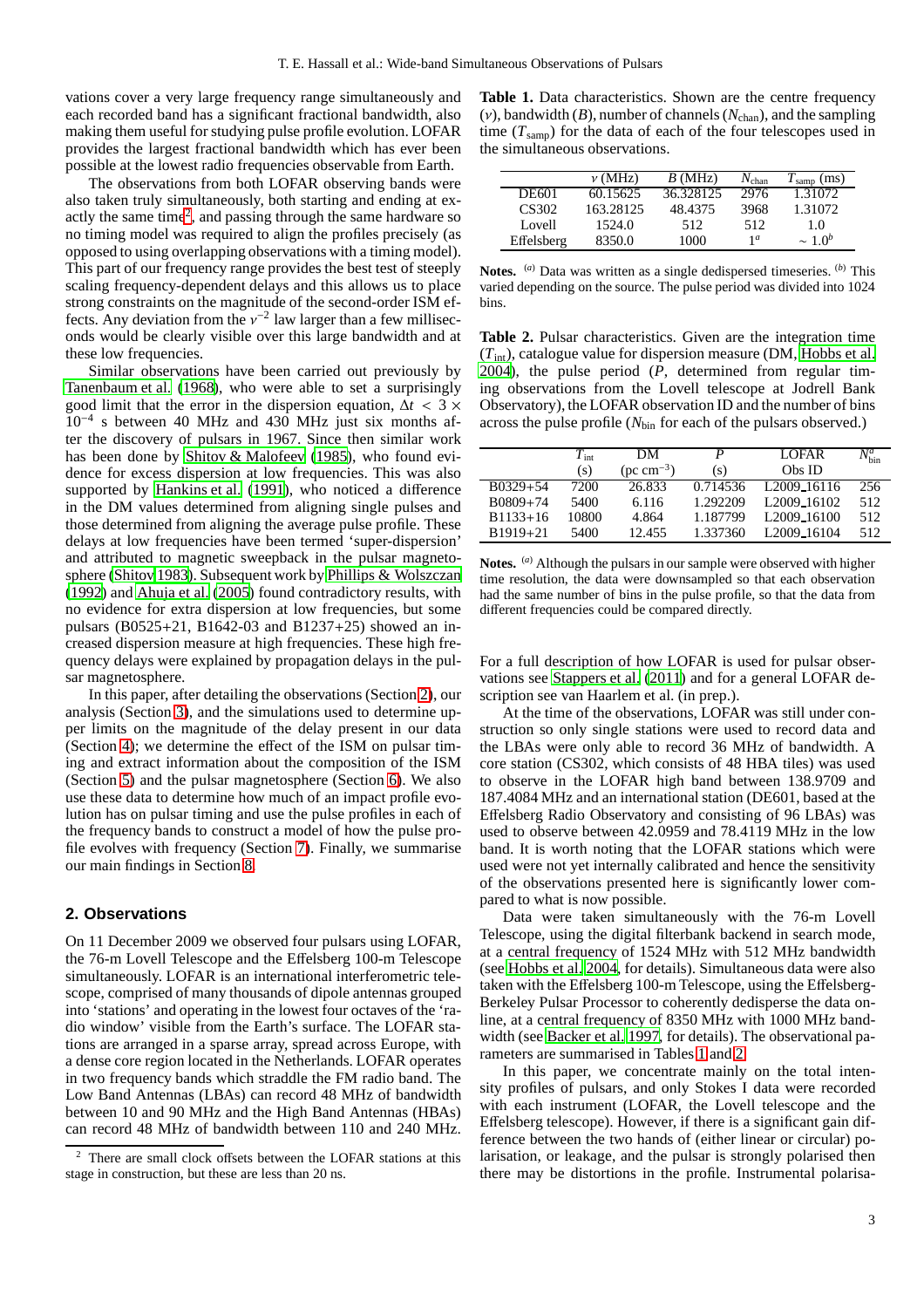

<span id="page-3-1"></span>**Fig. 1.** Comparison of timing residuals (TOAs subtracted from a model of the pulsar's expected TOAs) obtained using a single template for each frequency band (left), and using a frequency-dependent template (right), plotted against ν on a logarithmic scale. The residuals from the static templates show significant deviations from white noise. These systematic errors are mostly removed with the frequency-dependent templates and the residuals appear straighter, and agree on a single value of DM (apart from those of PSR B1133+16, see text for details). 'Gaps' in the frequency coverage are from subbands which have been removed because they contain strong RFI. The pulsars used are (from top to bottom) B0329+54, B0809+74, B1133+16 and B1919+21.

tion from the Lovell and Effelsberg telescopes is known to be small (see e.g. [Montenegro-Montes et al. 2008;](#page-17-27) [Gould & Lyne](#page-17-28) [1998](#page-17-28)), but at the time of these observations, the LOFAR polarisation data was uncalibrated. We note however that in the case of LOFAR the leakage terms are at worst a few percent, and this is further reduced due to the fact that there are many thousands of elements, which are physically identical, so any leakages would average out over the array. Also, as the orientation of the LOFAR dipoles is at 45 degrees to the north-south orientation and our sources were all observed close to transit, both sets of dipoles would have received approximately the same amount of radiation from the source. Lastly, we note that the polarised fraction is relatively low, and that the Faraday rotation in the ISM is large at these frequencies. In general, with the bandwidths used to make pulse profiles (typically ∼ 12 MHz, see Section [3\)](#page-3-0), the plane of polarisation is rotated through at least 180°in each profile, thereby further reducing the effect of polarisation calibration terms. We are therefore confident that the results presented here are not affected significantly by polarisation calibration.

# <span id="page-3-0"></span>**3. Analysis**

The data were converted into PSRFITS format and processed using the PSRCHIVE software suite [\(Hotan et al. 2004\)](#page-17-29). Regular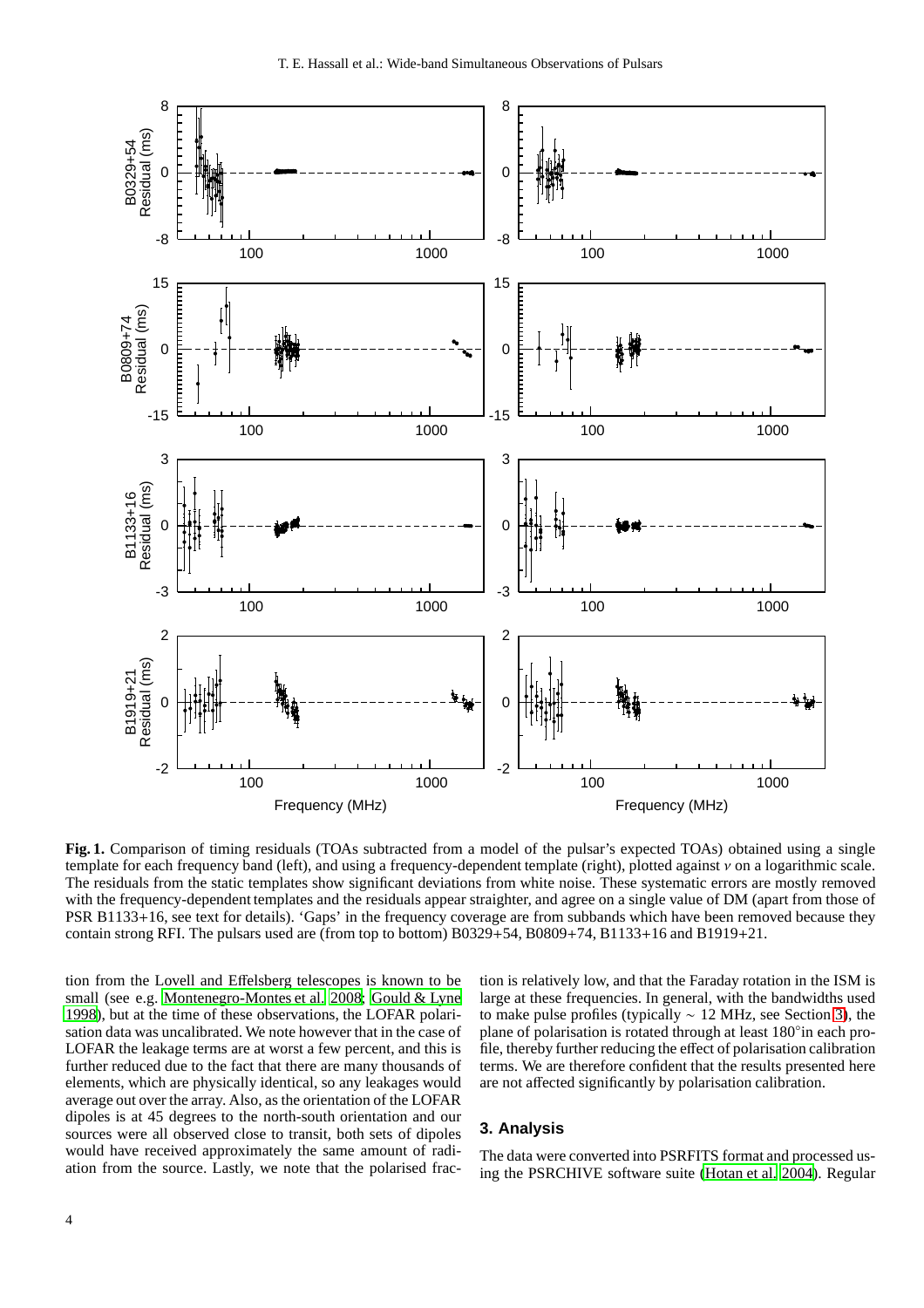timing observations from the Lovell telescope at Jodrell Bank Observatory [\(Hobbs et al. 2004\)](#page-17-24) were used to derive accurate values for the spin period (*P*) and spindown ( $\dot{P}$ ) for the day of our wide-band observing campaign. Initial DM estimates were taken from [Hobbs et al.](#page-17-24) [\(2004\)](#page-17-24) (see Table [2](#page-2-3) for the values used). The data were dedispersed, folded and terrestrial interference signals were removed by hand using the RFI-removal software,  $PAZI^3$  $PAZI^3$ .

Templates were made for the observations at each telescope by completely collapsing the data in both time and frequency to make an average pulse profile. The profiles were then fitted with von Mises functions<sup>[4](#page-4-1)</sup> to create analytic templates using  $P_{\text{AAS}}^3$ .

A template was created for each observing band and these templates were subsequently aligned by eye with pas<sup>3</sup> using either the brightest peak (for PSR B0329+54) or the midpoint between the two brightest components (for pulsars B0809+74, B1133+16 and B1919+21) as the fiducial point as described in [Craft](#page-17-13) [\(1970\)](#page-17-13). The templates were cross-correlated with the data to get times of arrival (TOAs) using  $\text{par}^3$  and barycentred using TEMPO2<sup>[5](#page-4-2)</sup>. These TOAs were subtracted from a model of the pulsar's rotation in order to produce 'timing residuals', which are plotted in the left hand panel of Figure [1.](#page-3-1)

Currently, it is not possible to perform absolute timing with LOFAR. The clock corrections between the stations are known to better than a few nanoseconds, but the offset between the LOFAR clocks and Coordinated Universal Time (UTC) is not logged. This introduces time delays which are on the order of a few milliseconds between LOFAR data and the data from the other telescopes in the observations. The delays presently require an arbitrary phase offset ('jump') to be removed between data sets from different telescopes. In the case of the 8.35 GHz Effelsberg observation, where no frequency resolution was stored (see Table [1\)](#page-2-2), the determination of this phase offset uniquely defines the residual with respect to the other observations, implying that no further timing information can be derived from the observation. We have therefore omitted the Effelsberg observations from the timing analysis (though they were still used in the analysis of profile evolution, see Section [7\)](#page-10-0).

One can see in Figure [1](#page-3-1) (left) that for each of the pulsars there is clear structure in the timing residuals as a function of frequency. Often, this structure shows different slopes for each of the bands, indicating that the deviations from a good fit are not simply caused by an incorrect dispersion measure. Initially it seemed likely this might be caused by deviations from the simple form of the cold plasma dispersion relation.

Consequently, we tried fitting the data using power laws with exponents between −5 and +5, but none of the fits significantly improved upon the chi-squared obtained from only fitting for the dispersive delay (for example, in the case of PSR B1919+21, the best power-law fit only decreased the reduced chi-squared from 1.47 to 1.44, which, given the number of degrees of freedom in the model, still corresponds to a  $\sim$  99% chance that there is unmodelled structure in the residuals). In some cases, the residuals

<sup>3</sup> A tool from the PSRCHIVE suite [\(Hotan et al. 2004](#page-17-29)). http://[psrchive.sourceforge.net](http://psrchive.sourceforge.net/)/



<span id="page-4-3"></span>**Fig. 2.** Errors in timing PSR B1919+21. The top panel shows the HBA template (black line) and the 145 MHz data (grey line). The bottom panel shows the cross-spectrum phase of the template and the profile and a straight line fit to the data (solid line). The subtle difference between the shape of the pulse profile and the template causes a gradient in the cross-correlation phase shifting the apparent TOA.

also showed structure which could not be explained by a single function (for example, a positive gradient in the LBA data, a negative gradient in the HBA data and a positive gradient in the data from Jodrell Bank). No simple power law can account for the different slopes in our timing residuals, so we conclude that, the structure in the residuals is not caused by the ISM or aberration and retardation in the pulsar magnetosphere.

The real cause of the systematic errors is the pulse profile changing as a function of frequency, as noted in [Ahuja et al.](#page-17-17) [\(2007](#page-17-17)). As the profile changes, the template which is used in the cross-correlation becomes more and more inaccurate and there is a systematic drift in the residuals towards earlier or later TOAs. Figure [2](#page-4-3) shows how these errors arise. The top panel shows the template used for the HBA observation of PSR B1919+21 along with the observed pulse profile at 145 MHz. The bottom panel shows the cross-spectrum phase (see [Ahuja et al. 2007,](#page-17-17) for details) of the two profiles and a straight line fitted to the data. There is a gradient in the fitted line which means that the peak of the amplitude of the cross-correlation (used to produce the TOAs) is shifted slightly, causing the apparent TOA to be delayed or advanced compared to its true value.

This effect has only been brought to attention recently by [Ahuja et al. \(2007\)](#page-17-17), because pulsar timing is normally done at high frequencies (where the pulse shape changes are less obvious), and with modest bandwidths. With these narrow bandwidths, it is easy to incorrectly interpret this structure as an incorrect DM. With the wide fractional bandwidth and high frequency resolution of our simultaneous data, however, the effect cannot be fitted with a simple  $v^{-2}$  law, and so the structure is more easily identified.

To remove the effects of profile evolution and find the true DM value and residuals, we first modelled how the pulse profiles evolve as a function of frequency. The data were divided into narrower-frequency subbands. Each subband was chosen such that the profile evolution within it was not significant, but there was still enough bandwidth so that the pulsar was detected clearly. The size of these bands depended on the signal-to-noise

<span id="page-4-1"></span><span id="page-4-0"></span><sup>&</sup>lt;sup>4</sup> A von Mises function is given by  $f(x) = \frac{e^{x \cos(x-\mu)}}{2\pi L(x)}$  $\frac{\chi_{\text{cos}(x-\mu)}}{2\pi I_0(\kappa)}$ , where  $\mu$  and  $1/\kappa$ are analogous to the mean and the variance in a normal distribution.  $I_0$ is the modified Bessel function. They are used by paas because they are needed to deal with pulsars which have broad pulse profiles, although for the pulsars in our sample, which have narrow pulse profiles, (the pulse width in all cases is < 20% of the pulse period) they are almost identical to Gaussians.

<span id="page-4-2"></span><sup>5</sup> TEMPO<sub>2</sub> is a pulsar timing package for barycentring and modelling TOAs [\(Hobbs et al. 2006](#page-17-30)). http://[www.atnf.csiro.au](http://www.atnf.csiro.au/research/pulsar/tempo2)/research/pulsar/tempo2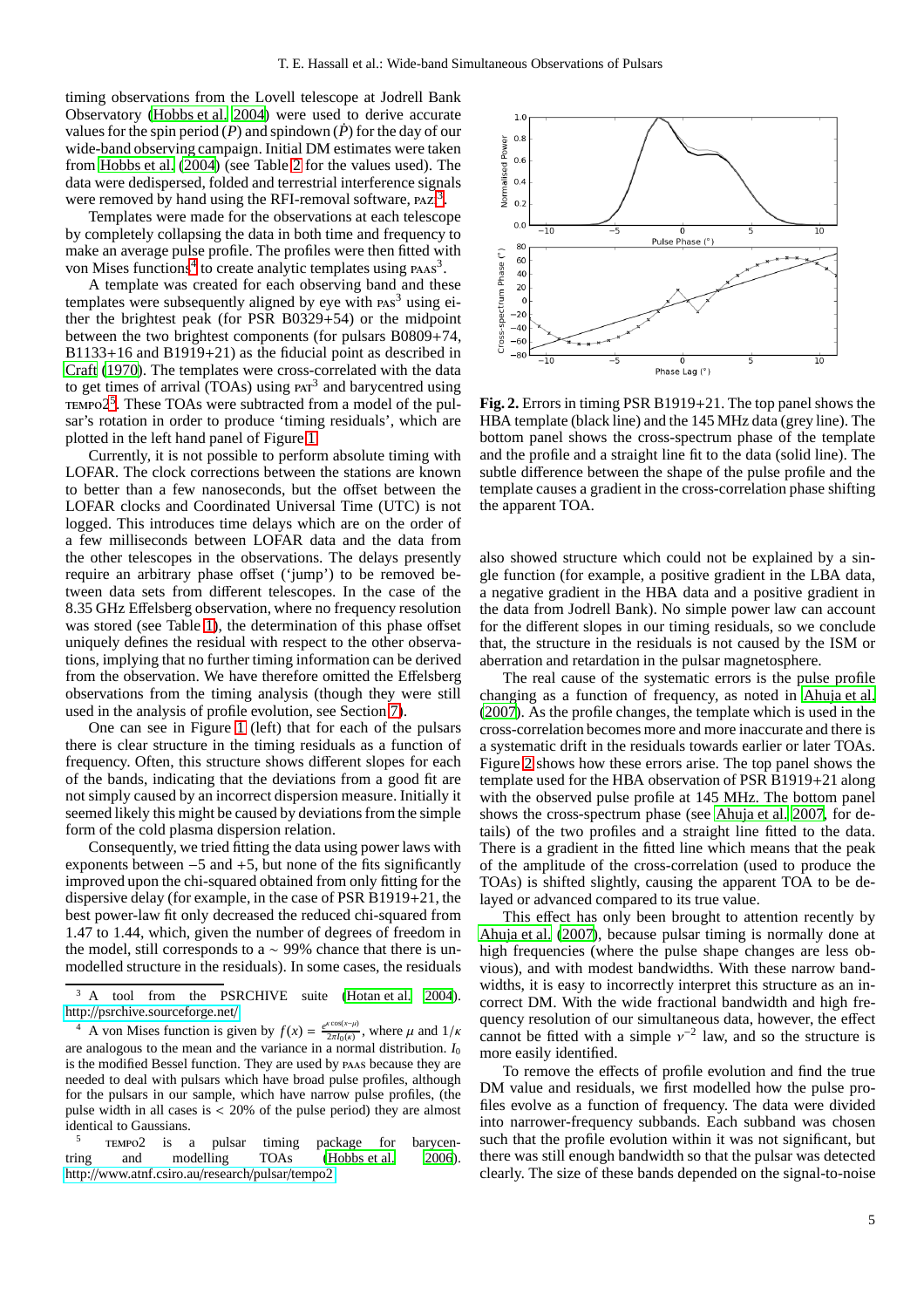|                 |        | $DM_{IBA}$           | DM <sub>HBA</sub>    | $DM_{\text{Iod}}$     | $DM_{\text{avg}}$    |
|-----------------|--------|----------------------|----------------------|-----------------------|----------------------|
| $B(0.329 + 54)$ | static | $26.774 \pm 0.001$   | $26.664 \pm 0.0003$  | $\sqrt{26.7} \pm 0.2$ | $26.7673 \pm 0.0002$ |
|                 | model  | $26.764 \pm 0.001$   | $26.7662 \pm 0.0004$ | $26.8 \pm 0.4$        | $26.7641 \pm 0.0001$ |
| $B0809+74$      | static | $5.735 \pm 0.006$    | $5.750 \pm 0.007$    | $10.2 \pm 0.2$        | $5.752 \pm 0.001$    |
|                 | model  | $5.735 \pm 0.005$    | $5.71 \pm 0.01$      | $5.5 \pm 0.5^a$       | $5.733 \pm 0.001$    |
| $R1133+16$      | static | $4.8456 \pm 0.0003$  | $4.8412 \pm 0.0005$  | $5.04 \pm 0.1$        | $4.8459 \pm 0.0001$  |
|                 | model  | $4.8450 \pm 0.0003$  | $4.8446 \pm 0.0005$  | $5.15 \pm 0.1$        | $4.8451 \pm 0.0001$  |
| $R1919+21$      | static | $12.4370 \pm 0.0001$ | $12.447 + 0.001$     | $12.8 \pm 0.1$        | $12.4373 + 0.0001$   |
|                 | model  | $12.4371 \pm 0.0003$ | $12.443 \pm 0.002$   | $12.5 \pm 0.1$        | $12.4370 \pm 0.0001$ |

<span id="page-5-2"></span>**Table 3.** Apparent DM in each frequency band of our observations using a static template and a template based on a frequencydependent model.  $DM_{avg}$  is the DM using all of the observing bands.

**Notes.** (*a*) DM value computed with step in residuals removed.

ratio of the observation, but typically we used 4 subbands per telescope, corresponding to ∼ 12 MHz in the LOFAR data and ∼ 100 MHz in the Lovell data. Each subband was then collapsed in frequency and folded in time to create a pulse profile, which, unlike the previous analysis, we fitted with Gaussians<sup>[6](#page-5-1)</sup>.

The width, height and positions of the Gaussians were free to vary, and the best fit values for each of them were recorded and used to create a continuous model of how the pulse profile evolves as a function of frequency. The fiducial point was chosen as either the centre of the main pulse or the midpoint of two brightest components depending on the morphology of the pulse profile (see [Craft 1970\)](#page-17-13).

This process is shown for PSR B1919+21 in Figure [3.](#page-18-0) We used power laws to model the frequency-evolution of each of the fitted parameters, as they are the simplest functions which fit the data well. However, as can be seen in Figure [3](#page-18-0) the fits were not perfect. The separation of the peaks follows a power law well (although the exponent is positive, contrary to what is expected by radius-to-frequency mapping, see Section [7.2.4\)](#page-14-0), but the widths of the components are not well described by power laws. This is due to the overlap between components. In the overlapping region it is unclear how much power belongs to each component, and the solution which is achieved from the fit is not unique. The ratio of the peaks also could not be fitted with a single power law, which was the case for all of the pulsars in our sample. Instead we used a power law for each frequency band. This is because both of the components have different spectral profiles (which may contain one or more breaks) and as we don't have absolute flux values, it is unclear whether one component is getting brighter or the other is getting fainter. Scintillation across the different frequency bands could also contribute slightly to the discontinuities in the component amplitudes, although the effects of scintillation will be small in the average pulse profiles because of the long integration times used in these observations.

Our model of the pulsar was then used to create a template for each frequency channel, which was cross-correlated with the data to get TOAs using pat in the same way as the single templates were.

The right hand side of Figure [1](#page-3-1) shows the residuals obtained from using the templates derived from this frequency-dependent model. Using these model-based templates for timing improves the residuals and reduces the systematic errors which were seen in the initial residuals. With the frequency-dependent templates the residuals show far less systematic trends and agree to within

the error bars on a single DM in most of our observations (see Figure [4](#page-19-0) and Table [3\)](#page-5-2). PSR B1133+16 seems to show some structure in its residuals. Its DM at ∼ 1400 MHz is more than 3 sigma from its DM at low frequencies and this cannot be removed by using a frequency-dependent template. This is possibly due to the finite sampling of the data and template which means that at the highest frequencies the pulse profile of PSR B1133+16 (whose components are the narrowest of all the pulsars in our sample) is barely resolved. Subsequent observations taken at Jodrell Bank, with higher time resolution, show no such structure. None of the other pulsars in our sample were affected by this problem.

We will return to the issue of the component evolution in pulsars B0329+54, B0809+74, B1133+16 and B1919+21 and its impact on pulsar timing (Section [7\)](#page-10-0), but first we will consider the influence of the ISM.

# <span id="page-5-0"></span>**4. Simulations of Non-dispersive Delays**

Before we started looking for extra structure, the data had already been fitted for DM and a phase offset between LOFAR and the Lovell telescope. The size of the error bars from the cross-correlation are also very different in each of our observing bands. For these reasons, it was necessary to perform simulations to determine how sensitive the data truly are to these frequency-dependent effects.

To simulate the effects of the ISM, we added a delay to the folded profile in each subband of our data according to a ν −4 scaling law (most second-order ISM delays scale roughly as  $v^{-4}$ , see Section [5\)](#page-6-0). This data was then cross-correlated with a frequency-dependent template, fitted for dispersion measure and a jump between the LOFAR data and the L-band data, and displayed in the same way as the real data to produce residuals which had an artificial delay added to them.

We used the least squares method to fit the residuals with a  $v^{-4}$  power law. The chi-squared value of the fit and the number of degrees of freedom were computed, and used to compare the likelihood that the structure in the residuals was caused by a  $v^{-4}$ delay with the likelihood that it was caused by chance<sup>[7](#page-5-3)</sup>. We reduced the magnitude of the delay which was introduced to the data until the residuals had an equal probability of being caused by chance as being caused by an ISM-like power law. This delay was set as the upper limit on the magnitude of this effect in our timing residuals. This process is demonstrated in the left panel of Figure [5.](#page-19-1) From these simulations, we determined that our sensitivity to steep, negative, frequency-dependent power laws is

<span id="page-5-1"></span><sup>6</sup> As noted earlier, for these pulsars Gaussian functions are almost identical to von Mises functions, so the different functions used for fitting the static and model-based templates has no effect on the timing residuals.

<span id="page-5-3"></span><sup>7</sup> This was done numerically, using the chi-squared calculator, see http://[www.fourmilab.ch](http://www.fourmilab.ch/rpkp/experiments/analysis/chiCalc.html)/rpkp/experiments/analysis/chiCalc.html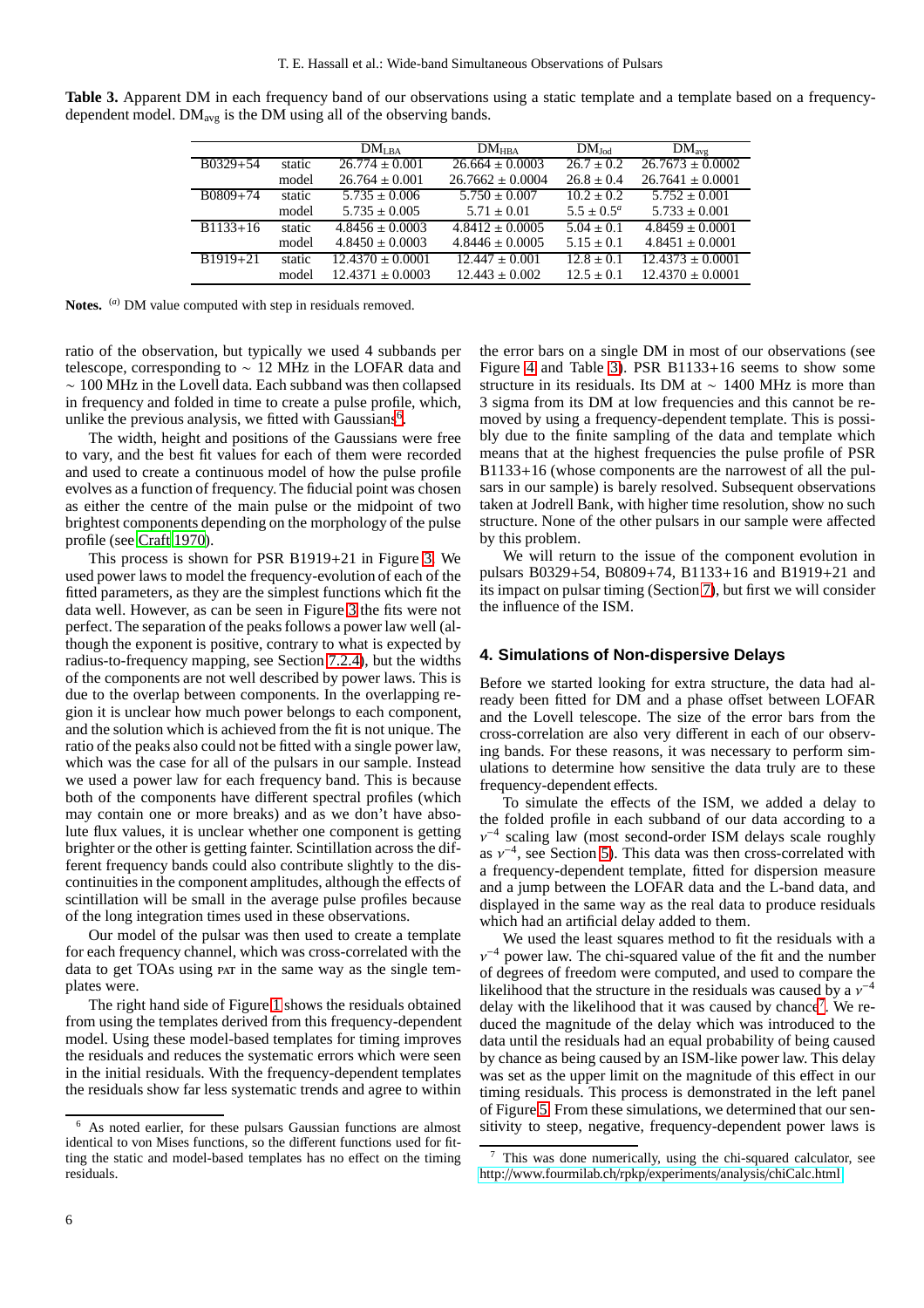**Table 4.** Upper limits derived from simulations.

<span id="page-6-1"></span>

| <b>PSR</b> | $v^{-4}$ delay (ms)<br>at 48 MHz | $\overline{v^{0.6}}$ delay (ms)<br>at 180 MHz |
|------------|----------------------------------|-----------------------------------------------|
| $B0329+54$ | 1.95                             | 0.65                                          |
| B0809+74   | 3.84                             | 1.28                                          |
| $B1133+16$ | 1.05                             | 0.35                                          |
| B1919+21   | 0.84                             | 0.28                                          |

dominated by the error bars associated with the LBA observations.

In the same way, we also simulated the effects of an aberration/retardation-like delay. [Cordes \(1978\)](#page-17-11) showed that the emission height,  $r(v) \propto v^{-2x}$ , where *x* is a constant which depends on the radius-to-frequency mapping of the particular pulsar. The author then used data to show that typically *x* falls in the range 0.21 − 0.55.

The delay in the pulse arrival time is proportional to the height at which it is emitted (see Equation [19\)](#page-8-1). From this, we can deduce that  $\Delta t$  should scale with  $\hat{v}^{0.4-1}$ . For our simulations, we elected to use the average value of *x* found by Cordes, so chose a power law which scales with  $v^{0.6}$ .

Again, we compared the likelihood of a fitted function and no function, and reduced the magnitude of the effect until it was undetectable in our timing residuals (see the right panel of Figure [5\)](#page-19-1). Remarkably, the fitted jump has very little effect on our ability to detect aberration and retardation effects, and because the error bars in our high frequency data are much smaller than those at low frequencies we are, in fact, much more sensitive to high frequency delays. If the power law is steeper than  $v^{0.6}$  our sensitivity to these effects increases. Table [4](#page-6-1) shows the determined upper limits on high and low frequency delays in our data.

## <span id="page-6-0"></span>**5. ISM Effects**

### 5.1. Impact on Pulsar Timing

There are a number of second-order effects caused by the ISM which could induce additional delays in our data. These effects scale strongly with wavelength and are at their strongest at low frequencies. As shown by our simulations, the lack of any remaining structure in the residuals indicative of unmodelled effects shows there is no significant indication of super-dispersion, refraction, anomalous dispersion or frequency-dependent DM variations. We can, however, still use these observations to place important limits on the magnitude of some of these effects, at least for these four sources.

Taking the maximum unmodelled (i.e. non-dispersive) ISM delay in the LBAs and extrapolating it to higher frequencies gives an indication of the impact of the ISM on pulsar timing projects like Pulsar Timing Arrays (PTAs, see [Romani 1989](#page-17-31); [Foster & Backer 1990](#page-17-32)). Figure [6](#page-6-2) shows the magnitude of ISM effects as a function of frequency for two pulsars with the largest (B0809+74) and smallest (B1919+21) deviations from white noise in our sample. The largest possible delay in our data (see Table [4\)](#page-6-1), scaled with the gentlest gradient (i.e. the largest possible deviation) still corresponds to only  $\sim$  50 ns at 1400 MHz. Although this figure will change significantly for every line-ofsight, depending on the parameters of the ISM (and potentially when the observation was taken) this upper limit is only roughly half of the ∼ 100 ns precision required for the first generation of PTAs [\(Jenet et al. 2005\)](#page-17-1).

[Cordes & Shannon \(2010,](#page-17-3) and references therein) describe a number of frequency-dependent delays, which are caused by the distribution and number of free electrons along the line-of-sight. Combining these relations with our timing residuals allows us to constrain some properties of the ISM (see Table [5\)](#page-9-0).

### 5.2. Frequency-dependent DM Variations

Frequency-dependent DM variations are caused by scattering by the ISM. The diameter of the scattering disk (the region in the sky where scattered radiation is received from) increases as  $\sim v^{-2.2}$ . The DM, which is an average over the scattering disk weighted by the flux received from a given direction, therefore also varies as a function of frequency (Figure [7\)](#page-7-0).

If we assume that all of the scattering material is concentrated in a thin screen half-way along the line-of-sight, the variation in DM is given by [\(Cordes & Shannon 2010\)](#page-17-3):

$$
\delta \text{DM} = 2.82 \times 10^4 D'^{5/6} v^{-11/6} \text{SM pc cm}^{-3},\tag{6}
$$

where  $D'$  is the distance between the pulsar and the scattering material (in kpc),  $\nu$  is the observing frequency in MHz and SM is the Scattering Measure along the line-of-sight in units of kpc m−20/<sup>3</sup> . This corresponds to an RMS variation in time delay of:

$$
\Delta t_{\text{DM},\nu} = 3.79 \times 10^4 D'^{5/6} \nu^{-23/6} \text{SM s.}
$$
 (7)

This allows us to constrain the SM along the line-of-sight (see Column 4 of Table [5\)](#page-9-0). The SM must be fairly large for this effect to be detectable and all of the pulsars which we observed are at low DM (< 30 pc cm<sup>-3</sup>) and show very little scattering (with the exception of PSR B0329+54, no scattering is visible in any of the pulse profiles). Our upper limits are about 2–3 orders of magnitude above those from the NE2001 model of [Cordes & Lazio](#page-17-33) [\(2002](#page-17-33)).

To detect this effect in PSR B0329+54 (assuming the SM from NE2001) would require a timing residual RMS of 10  $\mu$ s, so



<span id="page-6-2"></span>**Fig. 6.** These curves show the upper limits on the size of delays from second-order ISM effects extrapolated up to higher frequencies. The dark grey area is for PSR B0809+74, which had the largest RMS residuals in our timing fits; the light grey area is for PSR B1919+21, which had the smallest RMS residuals. They are scaled with  $v^{-3}$  and  $v^{-4}$  which are the lower and upper bounds for scaling of the second-order ISM effects.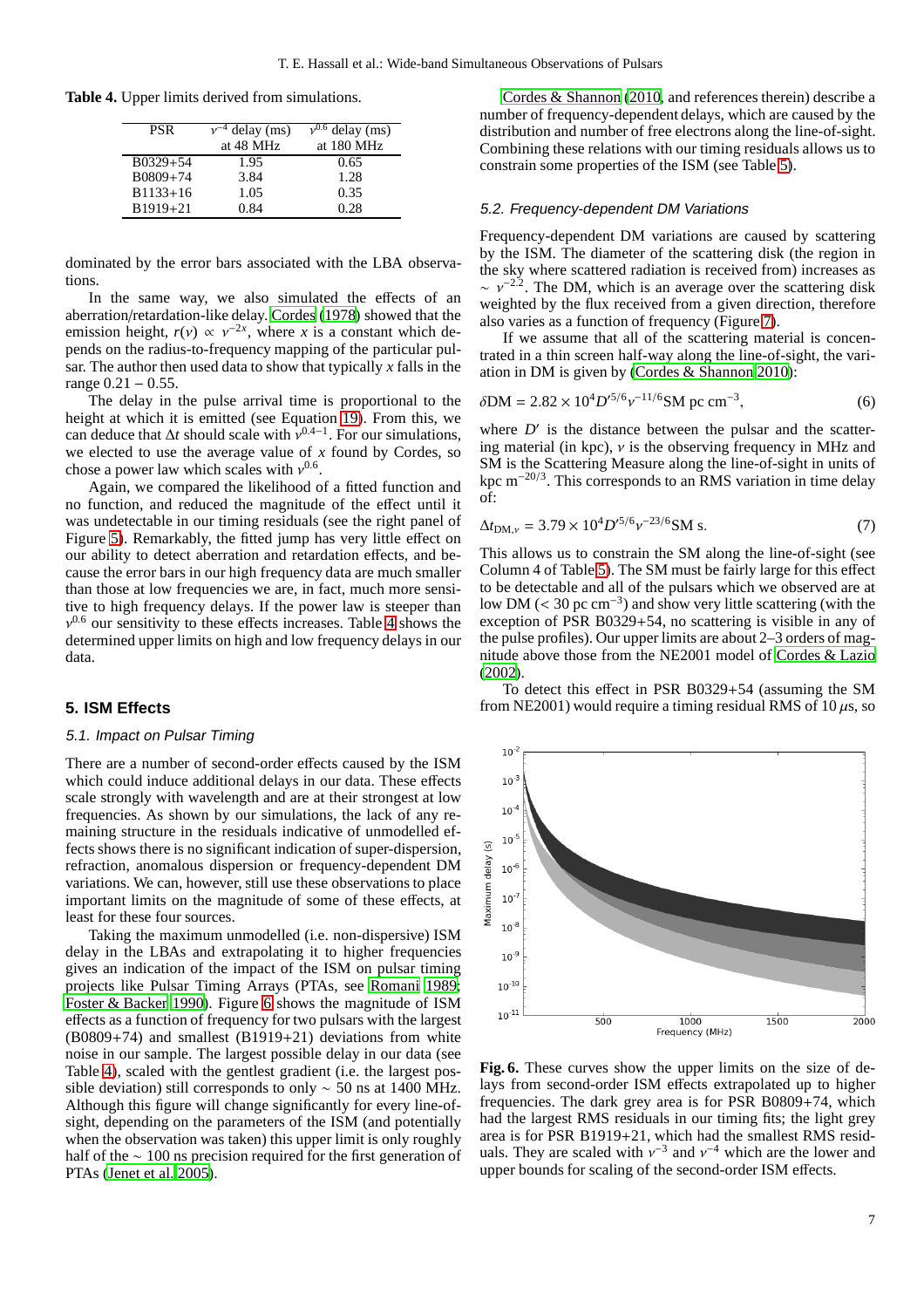

<span id="page-7-0"></span>**Fig. 7.** The size of the scattering cone is larger at low frequencies (dark line) than at high frequencies (dashed line). The DM is a flux-weighted average over the area of the scattering disk so it varies with frequency as the scattering cone changes size.

it is not surprising that this effect was not detectable in our data. However, it is possible that this effect could be detected in the future with LOFAR using pulsars with a higher SM (for example PSR J2044+4614 or PSR B2036+53, both of which are closer to the Galactic plane). The LOFAR data presented here is far from full sensitivity, and, when the data are fully calibrated, and all 24 of the stations in the LOFAR core can be combined coherently, the telescope's sensitivity will be improved by at least an order of magnitude.

### 5.3. Refraction

Refraction can also introduce a delay into pulsar timing data at low frequencies. If there is a gradient in the interstellar electron density perpendicular to the line-of-sight, rays of light are refracted, and bent through some angle  $\theta_r$ . For a thin screen this is given by [Clegg et al. \(1998\)](#page-17-34):

<span id="page-7-2"></span>
$$
\theta_r = \frac{\lambda^2 r_e}{2\pi} \frac{d}{dx} N_e(x),\tag{8}
$$

where  $r_e$  is the classical electron radius and  $N_e$  is the column density of electrons along the line-of-sight. At lower frequencies, light is bent through a larger angle. The larger the angle, the further the light must travel and the longer it takes to arrive at the observer (see Figure [8\)](#page-7-1).

[Cordes & Shannon \(2010](#page-17-3)) showed the delay between a straight path and a refracted path is given by:

<span id="page-7-3"></span>
$$
\Delta t_{\rm ref} = \frac{1}{2c} D_{\rm eff} \theta_r^2. \tag{9}
$$

where  $D_{\text{eff}}$  is a characteristic distance, given by:

$$
D_{\text{eff}} = \frac{D - D_s}{D_s/D} \,,\tag{10}
$$

*D* is the distance between the observer and the pulsar and *D<sup>s</sup>* is the distance between the observer and the scattering screen. Assuming the line-of-sight is dominated by one screen (which is a reasonable assumption given the evidence in [Stinebring 2006](#page-17-35) and [Brisken et al. 2010,](#page-17-36) and that our sample is quite nearby), the thin screen model is valid. By substituting  $\theta_r$  from Equation [8](#page-7-2) into Equation [9](#page-7-3) and rearranging for  $\nu$  we can derive an expression for the time delay between refracted and unrefracted rays:

$$
\Delta t_{\rm ref} = 3.47 \times 10^{14} \frac{D_{\rm eff}}{\nu^4} \left(\frac{d}{dx} \text{DM}\right)^2 \text{ s},\tag{11}
$$



<span id="page-7-1"></span>**Fig. 8.** A gradient in the electron density perpendicular to the line-of-sight causes rays to be bent. The size of the angle which the rays are bent through depends on the frequency of the radiation. Low frequencies (dark line) are bent through a larger angle and so must travel along a longer path to reach the observer, delaying them with respect to higher frequencies (dashed line).

where  $\frac{d}{dx}$ DM is the average gradient in the DM perpendicular to the line-of-sight in pc cm<sup>-3</sup> AU<sup>-1</sup>,  $\nu$  is in MHz and  $D_{\text{eff}}$  is in kpc . This number can be constrained from the lack of structure in our timing residuals and can be used as an indicator of how much the DM of a pulsar is likely to change.

It follows from the derivation above, that the  $\frac{d}{dx}$ DM value obtained holds over distances  $dx$  of the size of the scattering cone. At these frequencies the scattering cone for a typical (nearby) pulsar is on the order of a few AU (for B0329+54 the scattering cone is 10 AU at half the distance to the pulsar), so the most natural units to use for this quantity are pc  $cm^{-3}$  AU<sup>-1</sup>. The unit pc cm<sup>-3</sup> AU<sup>-1</sup> also corresponds to how much the DM of a pulsar at a distance *D* travelling 250 km s<sup> $-1$ </sup> will change in approximately one week. It should be noted however, that the number is an average over the entire scattering disk, and so is not sensitive to small scale anisotropies. Upper limits are shown for  $\frac{d}{dx}$ DM for the pulsars in our sample in Column 5 of Table [5.](#page-9-0)

The main source of error in this number arises from  $D_{\text{eff}}$  as the distance to the scattering screen is unknown. The function is very sensitive to nearby scattering screens  $(D_s < 0.25D)$  but is not very sensitive to distant scattering screens  $(D_s > 0.75D)$ . It is, however, approximately constant for  $0.25 < D_s < 0.75$ , varying by only a factor of ∼ 3 in this range. In our calculations, we assume that the scattering screen is roughly half way along the line-of-sight and  $D_{\text{eff}} \approx \overline{D}$ .

#### 5.4. Anomalous Dispersion

By modifying Equation [1](#page-1-2) to include gyro-motion in a magnetic field and electron collisions, and including the quartic term in the Taylor expansion of  $1/v<sub>g</sub>$ , we can write a more general version of the plasma dispersion law, which can be expressed as the sum of three functions (Equations [13,](#page-7-4) [15](#page-8-2) and [16,](#page-8-3) see [Phillips & Wolszczan 1992\)](#page-17-14):

$$
\Delta t_{\rm DM} = \Delta t_{\gamma_1} + \Delta t_{\gamma_2} + \Delta t_{\gamma_3}.\tag{12}
$$

The  $\gamma_1$  term:

<span id="page-7-4"></span>
$$
\Delta t_{\gamma_1} = \frac{DM}{2.41 \times 10^{-4} \nu^2} (1 + \beta_{\text{therm}}^2) \text{ s},\tag{13}
$$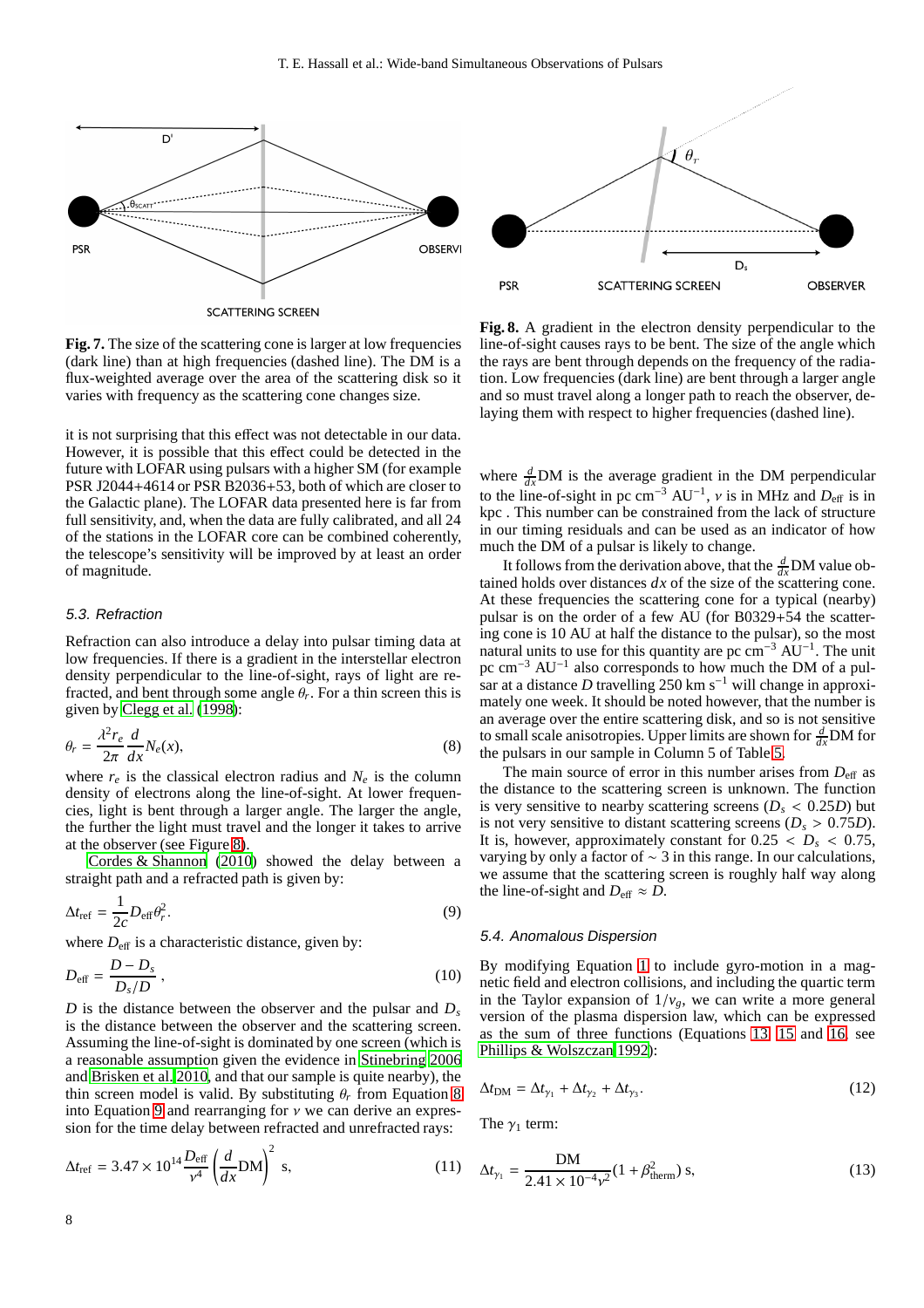is the normal dispersive delay term multiplied by an additional factor which depends on the ratio of the thermal velocity of the electrons to the speed of light,  $\beta_{\text{therm}}$ :

$$
\beta_{\text{therm}} = \sqrt{\frac{kT}{mc^2}} \,. \tag{14}
$$

Where *k* is the Boltzmann constant, *T* is the temperature of the plasma and *m* is the mass of an electron. This means that if the temperature is non-zero it adds a small contribution to the dispersive delay. In practice this is a very small number and is absorbed into the  $v^{-2}$  law making the DM slightly higher than it would be normally, but not altering the power law of the delay. Even an unrealistic change in temperature as large as 100 K only modifies the apparent DM by 0.01%, and would be indistinguishable from the normal dispersive delay.

The  $\gamma_2$  term is because of the plasma being weakly magnetized. For a circularly polarised wave:

<span id="page-8-2"></span>
$$
\Delta t_{\gamma_2} = \frac{0.0286 \text{RM}}{\nu^3} \text{ s},\tag{15}
$$

where RM =  $\int_0^L n_e B_{\parallel} dl$  is the Rotation Measure in rad m<sup>-2</sup>. This only affects circularly polarised sources and is generally negligible. The RM along a given line-of-sight is closely related to the SM and the DM, so when a pulsar's RM is large enough to make this effect detectable, scatter broadening makes the pulsar undetectable. An RM of 280 would be needed to produce a detectable delay of 1 ms at 20 MHz. The scattering time for a pulsar with this RM would be  $\sim$  4 s, which, in most cases, would render the pulsar undetectable (assuming RM  $\sim$  5  $\times$  DM, the average from the ATNF pulsar catalogue [Manchester et al. 2005,](#page-17-37) and the empirical scattering law from [Bhat et al. 2004](#page-17-38)).

The  $\gamma_3$  term depends on the Emission Measure, EM =  $\int_0^D n_e^2 dl$  along the line-of-sight:

<span id="page-8-3"></span>
$$
\Delta t_{\gamma_3} = \frac{\text{EM}}{4.0 \nu^4} \text{ s},\tag{16}
$$

where EM is given in pc cm<sup>-6</sup>. For a uniform distribution of plasma between the pulsar and observer the contribution from the  $v^{-4}$  term is small even at low frequencies and is probably not detectable. However if the electrons are arranged in a clumpier distribution along the line-of-sight (as discussed in [Kuz'min et al. 2008\)](#page-17-10) this term becomes larger.

Whilst both the  $\beta_{therm}$  and  $\gamma_2$  terms are too small to detect, the fact that no delay is observed in our data can be used to constrain the EM along the line-of-sight through the  $\gamma_3$  term. The upper limits are given in Column 6 of Table [5.](#page-9-0) Although they are currently around five orders of magnitude higher than the values predicted by NE2001 [\(Cordes & Lazio 2002\)](#page-17-33), using this method on observations at lower frequencies and with higher sensitivity, could provide a new way to measure the EM along a given line-of-sight.

### <span id="page-8-0"></span>**6. Magnetospheric Effects**

In addition to the delays caused by the ISM, there are potential sources of delay from within the pulsar magnetosphere itself. We can use the absence of any additional delays in our timing fits to constrain the composition of the magnetosphere and the emission height above the magnetic poles.

#### 6.1. Aberration and Retardation

According to radius-to-frequency mapping [\(Ruderman & Sutherland 1975;](#page-17-39) [Manchester & Taylor 1977;](#page-17-40) [Cordes 1978\)](#page-17-11), high frequency emission is thought to originate close to the neutron star whilst low frequency emission comes from higher in the pulsar magnetosphere. The range of emission heights at different frequencies can be obtained, independently of the radius-to-frequency mapping model, through the effects of differential aberration and retardation [\(Cordes 1978](#page-17-11)).

Retardation is the time delay caused by the difference in path length from the different emission sites. For emission which originates at an altitude  $r_{\text{min}} < r_{\text{max}}$ , the time delay between the two paths is given by:

$$
\Delta t_{\rm ret} = \frac{r_{\rm max} - r_{\rm min}}{c}.\tag{17}
$$

Aberration is caused by the co-rotation of the magnetosphere, which bends the radiation beam towards the direction of rotation and therefore causes pulses to arrive earlier than they would if they were to travel along a straight path. Aberration increases at larger radii, so the result is to delay pulses from low altitudes by:

$$
\Delta t_{\rm ab} = \sin \alpha \Delta t_{\rm ret},\tag{18}
$$

where  $\alpha$  is the angle between the pulsar's magnetic and rotational axes. Combining the two effects gives the total time delay for a given radius:

<span id="page-8-1"></span>
$$
\Delta t_{A/R} = (1 + \sin \alpha) \frac{r_{\text{max}} - r_{\text{min}}}{c}.
$$
\n(19)

In our data, assuming the fiducial points in our frequencydependent models are aligned correctly, there is no remaining structure in the residuals that has not been successfully modelled by a quadratic frequency dependence. This can be used to constrain  $\Delta R = r_{\text{max}} - r_{\text{min}}$ , the distance between the heights at which different frequencies are emitted (see Table [6\)](#page-9-1).

For pulsars B0329+54 and B1133+16, which exhibit typical 'conal' behaviour (see for example [Rankin 1983a\)](#page-17-41), it is also possible to use radius-to-frequency mapping to determine upper limits on the absolute height of emission from the pulsar surface. At low frequencies radius-to-frequency mapping suggests that pulse profiles are broadened as the star's dipolar magnetic field lines move further apart high in the magnetosphere. For a neutron star with a dipolar magnetic field the ratio of the widths of the profiles ( $\theta_{\nu2} > \theta_{\nu1}$ ) at two frequencies ( $\nu_1 > \nu_2$ ) can be related to the emission heights by the equation [\(Cordes 1978\)](#page-17-11):

$$
\frac{\Delta R}{r_{\min}} = \left(\frac{\theta_{v2}}{\theta_{v1}}\right)^2 - 1.
$$
\n(20)

This equation can be used in conjunction with the values of ∆*R* derived earlier to determine upper limits on  $r_{\text{max}}$ , the absolute height of the 40 MHz emission. This analysis was not performed for pulsars B0809+74 and B1919+21, as our observations of their pulse profile evolution do not agree with the standard picture of radius-to-frequency mapping (see Section [7\)](#page-10-0).

Our limits agree well with previous papers, such as those by [Cordes \(1978\)](#page-17-11); [Matese & Whitmire \(1980](#page-17-42)); [Karuppusamy et al.](#page-17-43) [\(2011](#page-17-43)), who also failed to detect the effects of aberration and retardation in low frequency pulsar timing data. It is also interesting to compare our findings to those of [Kramer et al. \(1997](#page-17-44)) who performed a similar analysis at high frequencies (1.4–32 GHz) and found that  $r_{\text{max}}$  < 310 km for PSR B1133+16 and  $r_{\text{max}}$  < 320 km for PSR B0329+54.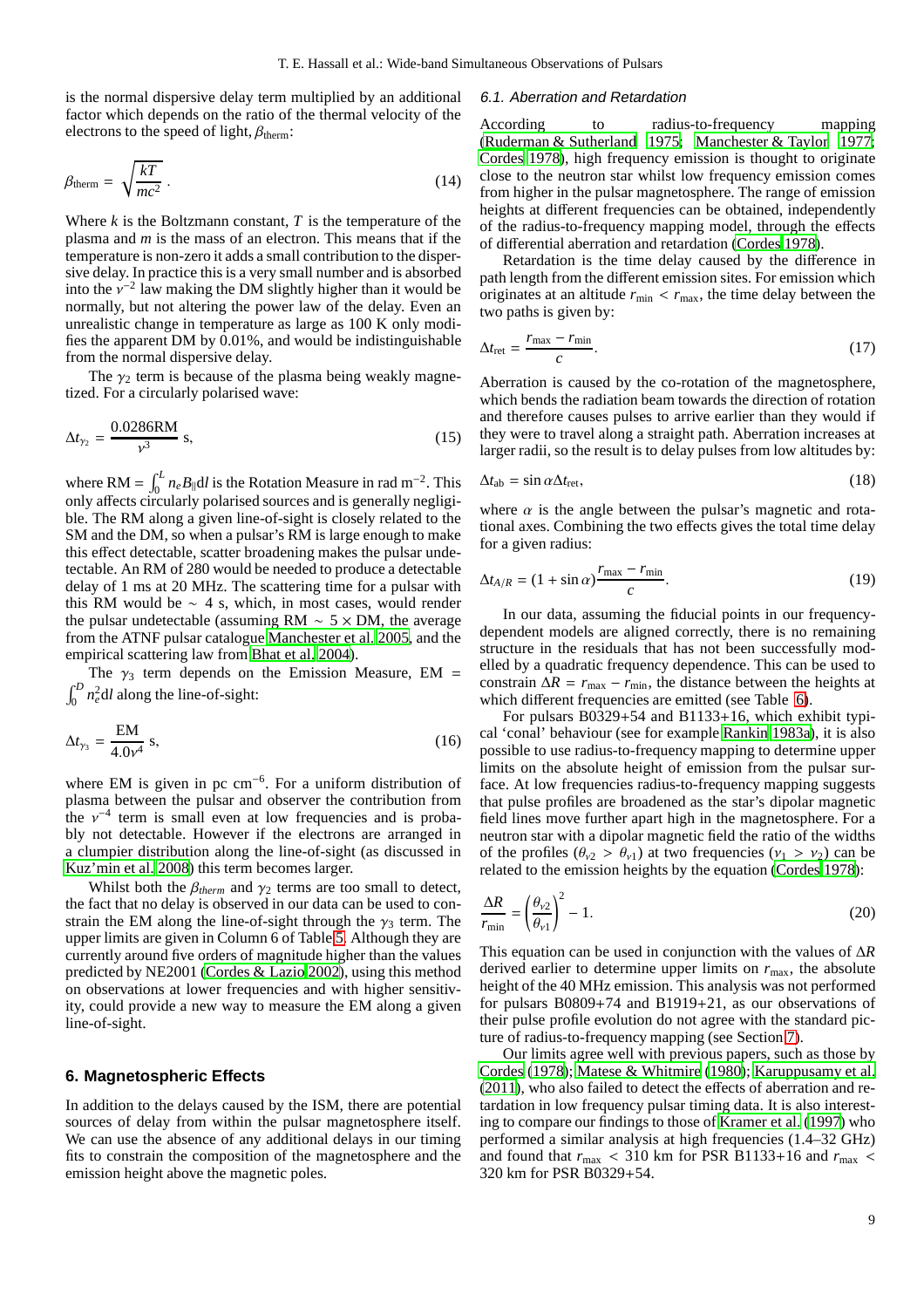<span id="page-9-0"></span>**Table 5.** Derived values of the dispersion measure (DM), and upper limits on the scattering measure (SM), perpendicular gradient in dispersion measure  $(\frac{d}{dx}DM)$  and emission measure (EM) derived from the analysis described in the text. The values of DM are shown here only for comparative purposes, and correspond to the average DM derived earlier from the frequency-dependent model. For more information, see Table [3.](#page-5-2)

|            | Delay | DM          | SМ                        | $\frac{d}{dx}$ DM      | EM                     |
|------------|-------|-------------|---------------------------|------------------------|------------------------|
|            | (ms)  | $(pc cm-3)$ | (kpc m <sup>-20/3</sup> ) | $(pc cm^{-3} AU^{-1})$ | $(pc \text{ cm}^{-6})$ |
| $B0329+54$ | 1.95  | 26.764      | ${}_{< 0.25}$             | $< 5.3 \times 10^{-6}$ | < 42000                |
| B0809+74   | 3.84  | 5.733       | < 1.02                    | $< 1.2 \times 10^{-5}$ | < 82000                |
| $B1133+16$ | 1.05  | 4.845       | < 0.32                    | $< 6.7 \times 10^{-6}$ | < 22000                |
| $B1919+21$ | 0.84  | 12.437      | < 0.155                   | $< 4.4 \times 10^{-6}$ | ${}< 18000$            |

<span id="page-9-1"></span>Table 6. Constraints on emission heights for frequencies between ∼ 40 and ∼ 180 MHz from aberration/retardation arguments. The  $\alpha$  values are taken from [Lyne & Manchester \(1988](#page-17-45)).  $r_{\text{max}}$  was not calculated for pulsars B0809+74 and B1919+21 as the frequency evolution of their pulse profiles is not consistent with a dipolar magnetic field and simple radius-to-frequency mapping.

|            | $\Delta t_{\rm A/R}$<br>(ms) | $\alpha^a$<br>(°) | ΛR<br>(km) | $r_{\rm max}$<br>(km) |
|------------|------------------------------|-------------------|------------|-----------------------|
| $B0329+54$ | < 0.65                       | 30.8              | < 128      | $< 18\overline{3}^b$  |
| B0809+74   | $<$ 1.28                     | 0.0 <sup>c</sup>  | < 384      |                       |
| $B1133+16$ | < 0.35                       | 51.3              | ~< 59      | < 110                 |
| B1919+21   | < 0.28                       | 45.4              | ~< 49      |                       |

**Notes.** (*a*) Errors were not given for  $\alpha$  in [Lyne & Manchester \(1988\)](#page-17-45), so errors on the emission heights cannot be derived. See text for a discussion. (*b*) Emission height of inner cone. (*c*) 0.0 was used to provide an upper limit because alpha is unavailable for B0809+74.

Our limits of  $r_{\text{max}}$  < 110 km for PSR B1133+16, significantly improve upon the previous low frequency (< 200 MHz) limits for PSR B1133+16 set by [Cordes](#page-17-11) [\(1978\)](#page-17-11) and [Matese & Whitmire \(1980](#page-17-42)), who found  $r_{\text{max}} < 630 \text{ km}$ ; and [Karuppusamy et al. \(2011](#page-17-43)) who improved upon this, finding  $r_{\text{max}}$  < 560 km. This is predominantly because we have a large fractional bandwidth and high sensitivity at low frequencies. Our limits are also improved by the frequency-dependent models that were used, which allowed us to test how well our fiducial points fit the data, reducing the uncertainty in  $\Delta t_{A/R}$  significantly.

The uncertainties in our measurements are dominated by the uncertainties associated with  $\alpha$ , which unfortunately, are not well constrained (see [Everett & Weisberg 2001](#page-17-46), for a discussion). No uncertainties on  $\alpha$  were given in [Lyne & Manchester](#page-17-45) [\(1988\)](#page-17-45), and because of this, the uncertainties on  $\Delta R$  and  $r_{\text{max}}$  are impossible to determine definitively. However, as  $\alpha$  only appears in Equation [19](#page-8-1) through a factor of  $(1 + \sin \alpha)$  our measurements should be within a factor of two of the true value.

The implication of these limits is that pulsar emission from all radio frequencies is produced inside a very small region of the magnetosphere<sup>[8](#page-9-2)</sup>. All of the radio emission from B1133+16 comes from within 11 stellar radii (using the canonical neutron star radius of 10 km, as used in [Kramer et al. 1997\)](#page-17-44), a fact which could have implications for future models of the pulsar magnetosphere.

### 6.2. Magnetospheric Propagation Effects

The pulsar magnetosphere is a complex system with strong magnetic fields and high concentrations of relativistic charged particles. As high frequency emission is thought to originate closer to the neutron star surface, it has more of the magnetosphere to travel through. This means that, under the assumption of radiusto-frequency mapping, we might expect to measure a slightly higher value for DM at high frequencies than at low frequencies, changing the way dispersion delay scales with frequency.

We see no evidence for any deviation from a  $v^{-2}$  power law in our data, suggesting that dispersion from within the magnetosphere is either not present, too small to detect, or indistinguishable from the cold plasma dispersion law (at least in the fiducial components). This suggests that either the column density of the plasma in the magnetosphere is too small to cause refraction, or emission can somehow escape the magnetosphere without being refracted. This could be because the emission of the fiducial component propagate via the extraordinary mode, which does not suffer refraction [\(Barnard & Arons 1986\)](#page-17-47). In the pulsar magnetosphere, the electrons are very tightly bound by the magnetic field lines and cannot move transverse to their direction. This means that photons cannot excite them, effectively making them invisible and setting their refractive index to 1 (see for example [Michel 1991](#page-17-6)). It should be noted that other modes of propagation, which can be refracted (ordinary modes) are also possible in the magnetosphere, although from this evidence, they do not seem to be present in the fiducial components.

### <span id="page-9-3"></span>6.3. Super-dispersion

Super-dispersion was proposed by [Shitov & Malofeev](#page-17-7) [\(1985\)](#page-17-7) after they observed that the DMs of low frequency pulsar observations seemed to be systematically higher than the DMs of the same pulsars at high frequencies.

They explained the delay by magnetic sweepback [\(Shitov](#page-17-22) [1983\)](#page-17-22), in which a pulsar's magnetic field lines get bent backwards in the opposite direction to the spin of the neutron star. This causes emission from higher up in the magnetosphere (at low frequency) to reach us slightly later than the corresponding emission from closer to the neutron star surface (high frequency). This model was supported by further evidence from [Kuz'min \(1986](#page-17-8)) who observed super-dispersion in eight more pulsars and observed a correlation between 1/*P* and the observed super-dispersive delay and also [Shitov et al.](#page-17-9) [\(1988\)](#page-17-9) who observed the effect in pulsars B0834+06, B1133+16, B1508+55, B0832+26 and B1642−03, and also noted that the delay appeared to be time variable in B1133+16 and B0809+74.

In a later paper [\(Kuz'min et al. 2008\)](#page-17-10) this was cast into doubt as the super-dispersion in Crab giant pulses corresponded to more than 1 period, a delay which cannot be explained by the

<span id="page-9-2"></span>Our calculation of absolute emission height  $(r_{\text{max}})$  assumes that the emission comes from dipolar magnetic field lines emanating from the polar cap, although the calculations of the range of heights, (∆*R*) is valid for any geometry.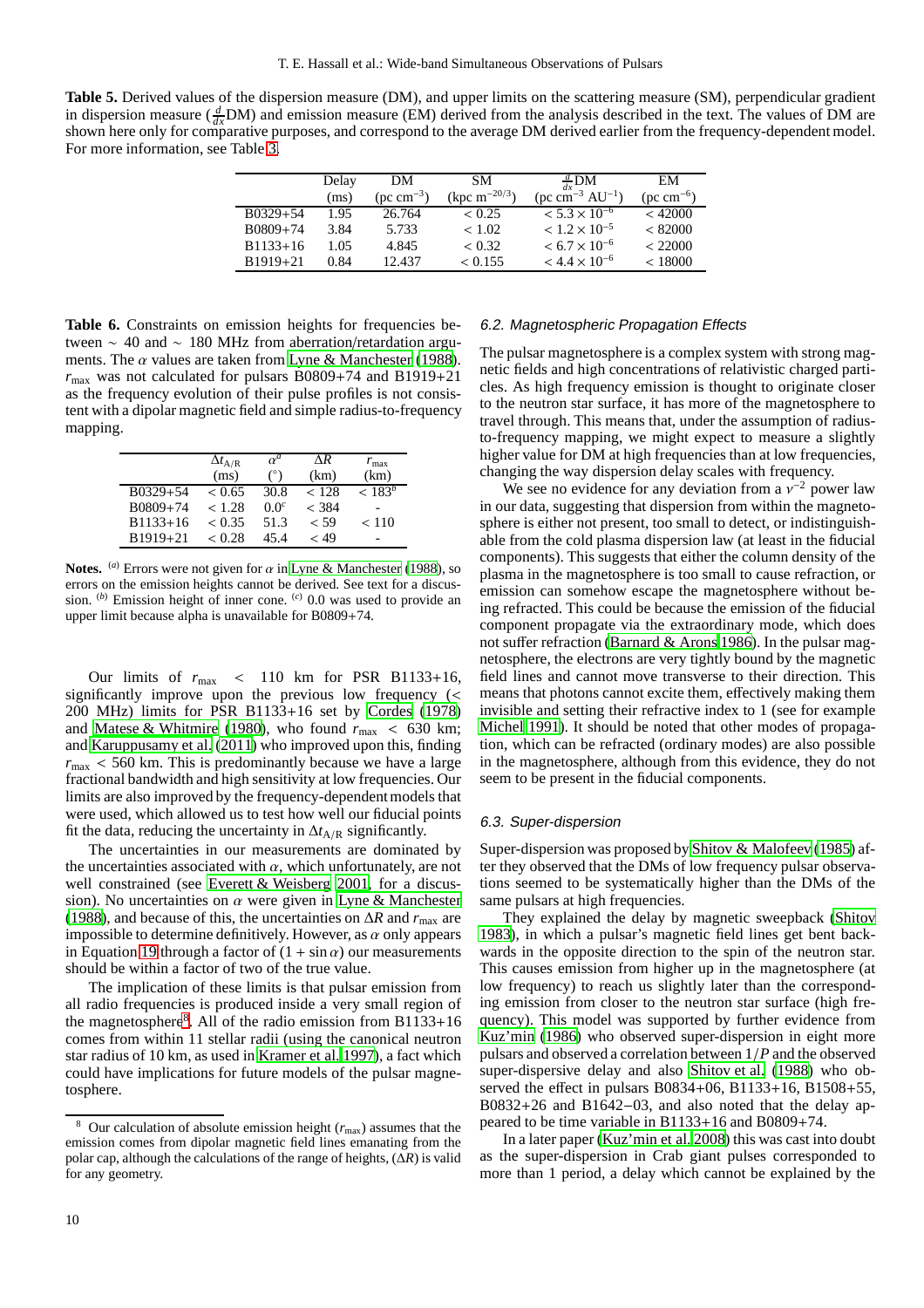twisting of magnetic field lines in the pulsar magnetosphere. Super-dispersion was also not seen by [Phillips & Wolszczan](#page-17-14) [\(1992\)](#page-17-14) and [Ahuja et al. \(2005\)](#page-17-23), who did, however see an excess delay at high frequencies.

We see no evidence for extra delays at low frequencies and can place a limit on the super-dispersive delay of  $\leq 1$  ms at 40 MHz for the pulsars in our sample. We speculate that the delay which was seen in PSR B0809+74 was actually due to either pulse profile evolution or an incorrect fiducial point (see Section [7\)](#page-10-0).

# <span id="page-10-0"></span>**7. Pulse Profile Evolution**

#### 7.1. Impact on Pulsar Timing

We have shown that it is possible to find an analytical fiducial point for each of the pulsars in our sample, which is valid between 48 MHz and 1780 MHz, and which satisfies the  $v^{-2}$  frequency dependence expected from the dispersive delay. Building a frequency-dependent template around this fiducial point to include the effects of pulse profile evolution across the band significantly reduces the systematic errors caused by pulse profile evolution, and improves the precision of timing observations.

Pulse profile evolution can cause systematic errors in pulse arrival times which can be on the order of milliseconds for normal (slow) pulsars. The size of this effect is largest when the profile evolution is asymmetric, as noted in [Ahuja et al. \(2007](#page-17-17)), but it still plays a role in relatively symmetric profiles like that of PSR B0329+54. In reality there are very few pulsars that have truly symmetric pulse profile evolution, so in order to obtain ever higher timing precision (on the order of microseconds for normal pulsars or tens of nanoseconds for millisecond pulsars) it is crucial to account for the evolution of pulse shape across the band.

Although the frequency evolution across the relatively small bandwidths used up until recently will limit the effect in an individual band, it will still manifest when one tries to combine data from more than two frequencies as it cannot be absorbed into a fit for a dispersion delay. The problem becomes more acute as we search for greater sensitivity by using wider and wider instantaneous bandwidths. Here the determination of the time of arrival itself is affected by the evolution of the profile and the dispersion delay. The method presented here provides a way in which one can use very wide band data to model the profile sufficiently to build a template which incorporates all these effects, although it remains to find the optimal way to extract a time of arrival from these data.

# 7.2. Models

To address the profile evolution induced errors in the residuals it was necessary to make frequency-dependent models for each of the pulsars in our sample. We were able to model the profile evolution of the four pulsars over seven octaves of frequency using analytic models of Gaussian fits to the data. Where necessary (in PSR B0329+54) the models were also made to include the effects of interstellar scattering. This was modelled by convolving an exponential tail (whose length was fit to the particular frequency band) with the Gaussian components. Although the models used are simple, they describe the shape of the pulse profile very well (as shown below), and are very effective in reducing the systematic errors seen in our timing residuals as a function of frequency. Our timing residuals were used to test the validity of each of our models by determining how well the frequencydependent templates remove the different systematic errors attributed to profile evolution in each observation. The power-lawdependencies of all of the fitted parameters in the models are given in Table [7.](#page-15-1)

In all cases, the evolution of the relative amplitudes of the peaks was very difficult to fit. In general the peak heights within an observing band could be approximated well by a power law, but the parameters of each power law varied significantly from one observing band to the next, leading to discontinuities in our model. This could be because the pulse components do not have the same spectral index across the entire frequency range (i.e. they have one or more spectral breaks), which could cause the observed discontinuities in the 'ratio of peaks' parameter. The only means to test this hypothesis requires accurate flux measurements for the various components and since absolute flux calibration is not yet available to us, the present data set cannot be used to provide a conclusive answer to this particular question.

### 7.2.1. PSR B0329+54

[Gangadhara & Gupta \(2001](#page-17-48)) (hereafter GG) model PSR B0329+54 as a central core component surrounded by four nested conal rings. Our model agrees well with this; we use a central core and two cones (five components) because rings 2 and 4 of the GG model are too weak for us to detect with any of our instruments. Figure [9](#page-11-0) shows our model.

The core component (component 3), is the fiducial point for the observation and so we have set it to be constant in height and position, allowing the other components to vary. The outer cone (components 1 and 5) fades at low frequencies, and is too weak to see in the LOFAR observations. Interestingly, the two sides of the cone fade at different rates, component 5 has a steep spectrum, and is not detected in the HBA or LBA observations (it was detected by GG at 606 MHz and 325 MHz), whilst component 1 fades more gradually, and does not disappear until the LBA observations. The inner cone (components 2 and 4) is brighter and is visible all the way down to the LBAs (although the scattering tail makes it more difficult to model the components here). Again there is evidence for the two sides of the cone showing different spectral indices. Component 2 fades more than component 4 in the high frequency observations, but component 4 fades more in the LBA band.

The widths of all of the components seem to remain remarkably constant over the entire frequency range of our observations. In fact, PSR B0329+54 can be modelled with constant component widths from frequencies between 40 MHz and 8 GHz. It is difficult to say conclusively whether this model reflects a feature which is intrinsic to the pulsar, as the components all overlap, making them difficult to model. However a model with fixed component widths is simpler and this makes it much easier to track how the pulse profile evolves at different frequencies, how the components move and how their brightnesses vary in relation to each other. It is also worth noting that similar behaviour has been found in the Vela pulsar by [Keith et al. \(2011\)](#page-17-49).

Both cones are very asymmetrical in terms of the relative brightness of their two peaks and their relative positions in relation to the central component (see Figure [10\)](#page-11-1). Compared to a model where the cones are symmetric around a central component, the outer cone is skewed by approximately 5 degrees towards earlier pulse longitudes. The leading component moves away from the central component with decreasing frequency, whilst the trailing component seems to move slightly closer. The inner cone is also skewed by approximately 5 degrees, but in the opposite direction. The components both move out from the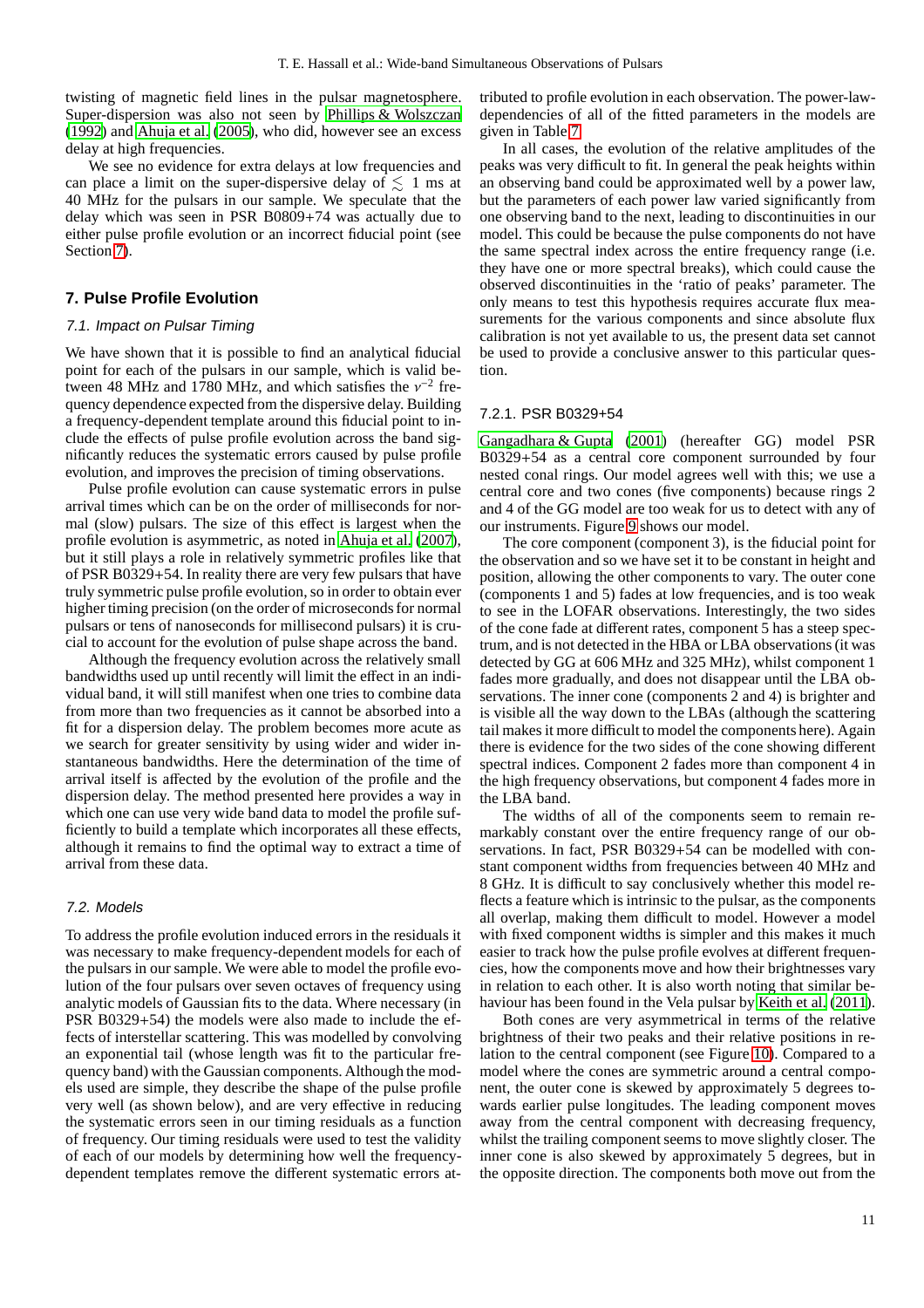

<span id="page-11-0"></span>**Fig. 9.** The model of PSR B0329+54 used for the dynamic template. The pulsar is modelled using five Gaussian components (plotted with grey lines). At low frequencies the model is convolved with an exponential function to account for the effects of scatter broadening. The final model (including the scatter broadening) is plotted in black.



<span id="page-11-1"></span>**Fig. 10.** A fit to the relative positions of the components of PSR B0329+54, which show a lot of asymmetry. The outer cone (bold line) is skewed towards earlier pulse longitudes and both of its components fade at very different rates. The inner cone (dashed line) is skewed in the opposite direction and again shows different spectral indices for each side of the cone. Models are less reliable in the LBAs (< 100 MHz) where the pulse profile is affected by scattering.

main pulse, but component 4 moves out quite quickly, and replaces component 5 as the 'postcursor' in the HBAs, whilst component 2 remains in roughly the same place until the top of the LBAs, when it begins to move out.

Our model agrees well with the GG model of a central core component surrounded by cones. The cones, however, show asymmetrical behaviour which is not expected for a dipolar magnetic field, the radio emission should come from concentric circles centred on the magnetic pole (see for example [Oster & Sieber 1976](#page-17-50)).

# 7.2.2. PSR B0809+74

PSR B0809+74 is a rather controversial pulsar, which has shown evidence of an 'absorption feature' [\(Bartel 1981;](#page-17-51) [Rankin](#page-17-52) [1983b\)](#page-17-52) and was also one of the candidates for 'super-dispersion' [\(Shitov & Malofeev 1985](#page-17-7), see Section [6.3\)](#page-9-3).

Absorption was proposed by [Bartel et al. \(1981\)](#page-17-53) who noticed that the DM found in 102 MHz observations was significantly different from the value found from observations at 1720 MHz. The reason for this was that their fiducial point was on the leading edge of the low frequency pulse profile, and the trailing edge of the high frequency pulse profile. It appeared that the low frequency pulse profile was 'missing' radiation from the leading edge, which they suggested, was removed by cyclotron absorption. Further evidence for this model was also provided in a subsequent paper [\(Bartel 1981\)](#page-17-51), which found that the profile of B0809+74 gets significantly narrower below 1 GHz. [Rankin](#page-17-52) [\(1983b](#page-17-52)) found similar absorption features in at least eight other pulsars.

PSR B0809+74 has two overlapping components, which are normally thought to be conal. In accordance with this thinking, we fitted the data from the simultaneous observations (marked with arrows in Figure [11\)](#page-12-0) with two Gaussian components and set our fiducial point as the midpoint of the profile. This model pro-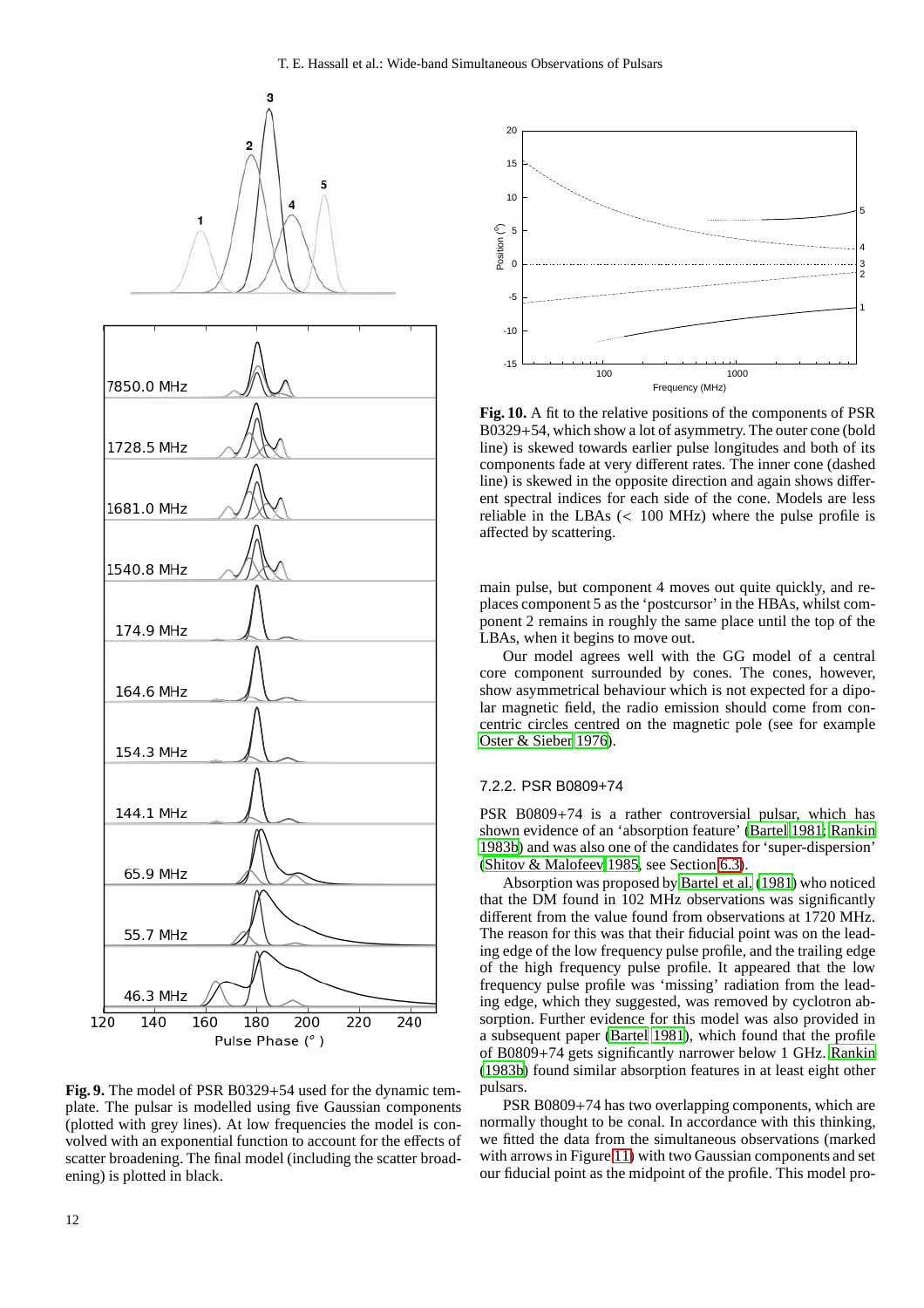

<span id="page-12-0"></span>**Fig. 11.** The model used to produce the dynamic template of PSR B0809+74. The model consists of two Gaussian components. The peak of the narrower component is the fiducial point of the observation and the broad component drifts through the pulse profile. The two components and the final model are plotted in black, and compared to data, which is plotted in grey. The simultaneous observations (used to create the model) are indicated by arrows. Pulse profiles at 410 MHz, 606 MHz and 925 MHz are from the EPN database and the low frequency (10–60 MHz) pulse profiles are from a recent observation with the LOFAR superterp.



<span id="page-12-1"></span>**Fig. 12.** The position of component 1 relative to component 2. The data follow a single smooth power law (which scales as  $v^{-0.43\pm0.06}$ ) suggesting that the component drifts through the pulse profile.

duced large systematic errors in the TOAs at different frequencies. On a closer examination of the profiles, the reason for the timing errors became apparent, the separation of the components cannot be modelled as a simple power law. In the observations at 1400 MHz the components get closer together as frequency decreases, whereas in the low frequency data they move further apart.

In a second model, we used three components, one central component, a precursor and a postcursor. The narrower, central component is taken as the fiducial point of the profile. At high frequencies the precursor (component 1 in Figure [11\)](#page-12-0) moves towards the central component. Somewhere in the frequency range 200–1000 MHz (which was not present in the simultaneous observations) this component fades. Then, in the low frequency data, the third component appears and begins to move away from the central component, towards later pulse phase.

The precursor and the postcursor in this model have the same width and their positions can both be modelled by a single power law (see Figure [12\)](#page-12-1). This suggests that the two components may instead be a single component, which drifts through the pulse profile.

In our final model (see Figure [11\)](#page-12-0), we used two Gaussian components, a narrow component (component 2), which is the fiducial point of the pulse profile, and a broader component (component 1), which starts as a precursor in the high frequency observations and drifts through the pulse profile, arriving at a later phase (as a postcursor) at low frequencies. Using the narrow component as a fiducial point removes the systematic errors from TOAs, which provides strong verification of this model.

Further evidence in favour of this model comes from archival pulse profiles from the European Pulsar Network (EPN) database [\(Gould & Lyne 1998\)](#page-17-28)<sup>[9](#page-12-2)</sup>. These pulse profiles (at 410 MHz, 606 MHz and 925 MHz) are also shown in Figure [11,](#page-12-0) along with an interpolation of our model to these frequencies. We have allowed the relative heights of the components to vary, but their positions and widths are determined by our model. Without prior knowledge about this frequency range, our model accurately predicts the shape of the pulse profile.

<span id="page-12-2"></span><sup>9</sup> http://www.mpifr-bonn.mpg.de/old mpifr/div/pulsar/data/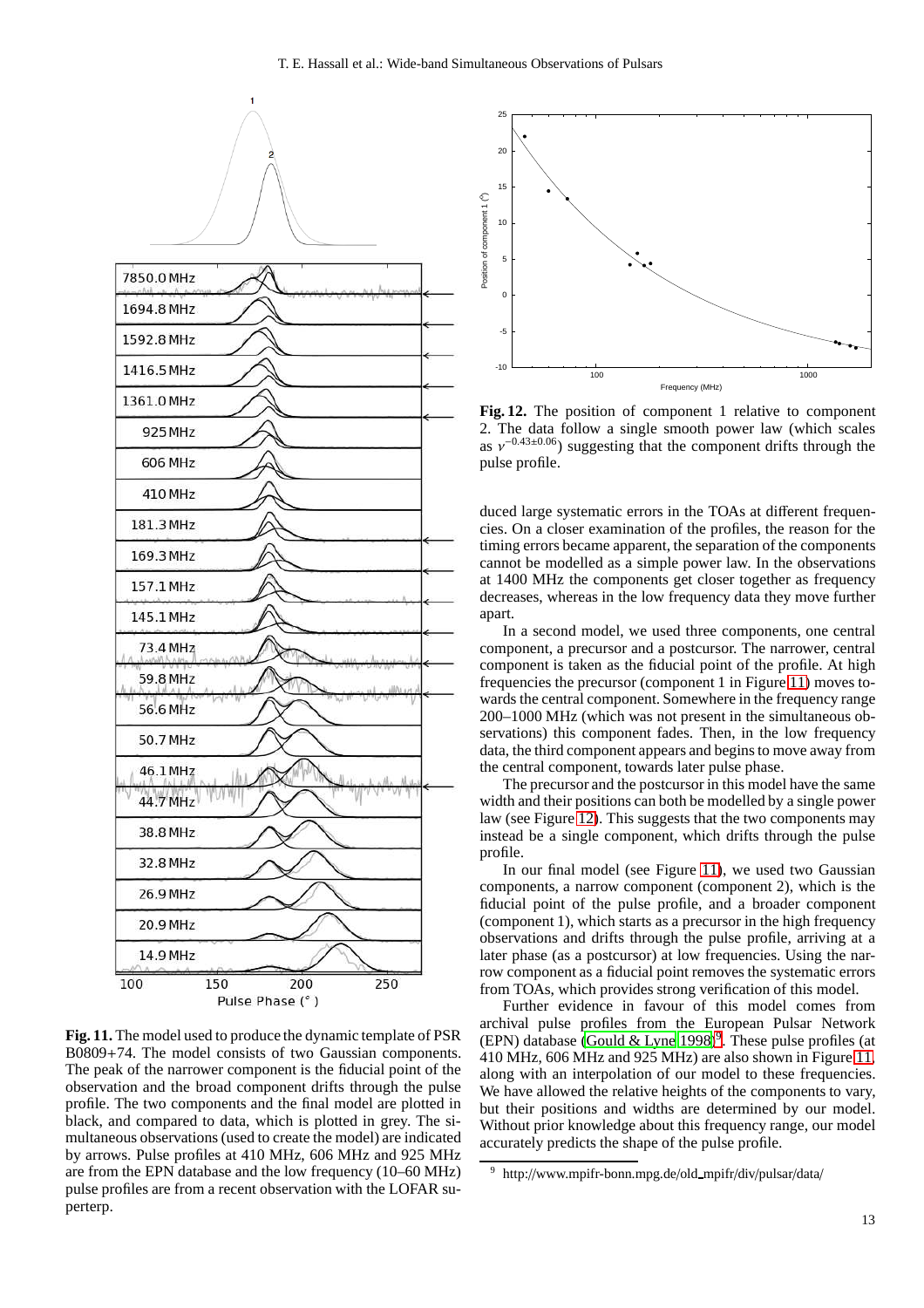The fitted solution for the profile at these frequencies (where the two components overlap), is not unique. However, it is obvious from considerations of the timing residuals that the midpoint of the two components is not the fiducial point of the pulse profile and the fact that such a simple model can explain the observed profile evolution of the pulsar over such a broad frequency range is compelling.

We also compare our model to some more recent LBA ob-servations taken using the LOFAR superterp<sup>[10](#page-13-0)</sup> (LOFAR observation ID: L30803). The data quality is significantly improved because the superterp has roughly three times the collecting area of DE601, and the delays between the dipoles have recently been calibrated. The pulse profiles are made from 6 MHz segments of bandwidth between 15 MHz and 57 MHz. Our model accurately describes the two components down to roughly 40 MHz, where the broader component begins to move away from the central component more slowly. This could be due to a mode change or some more complex pulse profile evolution at low frequencies (perhaps betraying one of the magnetospheric effects discussed above).

The polarisation of the EPN profiles also shows some evidence that one of the components in our model is linearly polarised (see Figure [13\)](#page-13-1). The first component in the data is linearly polarised at high frequencies, but as frequency decreases the linear polarisation moves towards later pulse longitudes. The early LOFAR polarisation data (obs ID: L24117), shown in the bottom panel of the figure, shows that the polarisation has moved towards the latter portion of the pulse profile at 136 MHz, and arrives after the main pulse.

One argument against this model is the step in subpulse phase which is observed at 1380 MHz (see for example [Edwards & Stappers 2003a\)](#page-17-54). If the precursor at 1380 MHz is the same component that appears on the trailing edge of the profile at low frequencies, it is difficult to explain what happens to the phase jump, which is not observed at 328 MHz. The mechanism by which the two components are seen to move through each other, is also still unknown. It could be due to a retardation effect which is only present in one component, or refraction from the magnetosphere, but is not immediately obvious what could be causing the profile to evolve as it appears to. Further investigation into the single pulses of PSR B0809+74 at low frequencies could help to answer these questions.

It is interesting to note that the fiducial point in our model matches the fiducial point used by [Bartel et al. \(1981\)](#page-17-53), which led the authors to speculate that part of the low frequency pulse profile was missing. Our model, shows that the radiation is not missing, but has been displaced somehow, to later pulse longitudes. Our model also elegantly explains the narrowing of the pulse profile (also attributed to absorption) discussed in [Bartel](#page-17-51) [\(1981\)](#page-17-51) and [Rankin \(1983b\)](#page-17-52). The cumulative pulse starts at high frequencies as two fairly distinct components, the components get closer together as frequency decreases, reducing the apparent width of the profile. At around 400 MHz, the profiles are exactly on top of each other, and the pulse width is at a minimum. Below this frequency, the broader pulse continues to move towards later pulse phase and the profile width begins to increase again, reproducing the shape of the absorption.

Super-dispersion can also be explained by this model, if the centre of the two components was used as a fiducial point for



<span id="page-13-1"></span>**Fig. 13.** Linear polarisation profiles of PSR B0809+74 between 925 and 328 MHz [\(Gould & Lyne 1998;](#page-17-28) [Edwards & Stappers](#page-17-55) [2003b\)](#page-17-55), and LOFAR polarisation profile at 136 MHz (black lines) plotted along with the Stokes I profiles at each frequency (grey lines). The polarised component moves from the position of the leading component of the profile towards later pulse longitudes, tracing the broad component of the pulse profile.

the pulse profile, instead of the core component, as in our model then the pulse would look like it arrived later than expected at low frequencies.

### 7.2.3. PSR B1133+16

PSR B1133+16 is one of the prototypical examples of a 'well resolved conal double' profile [\(Rankin 1983a\)](#page-17-41). It is one of the brightest pulsars in the Northern sky, so it has been widely studied and is often used as evidence in favour of radius-to-frequency mapping (see for example [Thorsett 1991](#page-17-56)). The separation between its components shows a continuous increase with decreasing frequency, which is thought to trace the dipolar shape of the pulsar's magnetic field.

This is exactly what we see in our model. It has two strong components (components 1 and 3) separated by bridge emission (component 2) (see Figure [14\)](#page-14-1). The fiducial point is the midpoint between components 1 and 3, which has been defined to be the peak of the bridge emission in this model. The conal components move further apart at lower frequencies, scaling with a power law  $\sim v^{-0.62}$ . This is consistent with the exponent found in [Thorsett](#page-17-56) [\(1991\)](#page-17-56) and [Xilouris et al. \(1996\)](#page-17-57), who found exponents of −0.50 and −0.71 respectively. The exponent is however, significantly lower than the value in [Karuppusamy et al. \(2011\)](#page-17-43) and [Cordes \(1978\)](#page-17-11), who both found a power law  $\sim \nu^{-0.3}$ .

<span id="page-13-0"></span> $10$  The superterp is a group of six core stations, whose signals can be combined coherently (see [Stappers et al. 2011](#page-17-25), for more details), currently the most sensitive LOFAR observing configuration for pulsars and fast transients.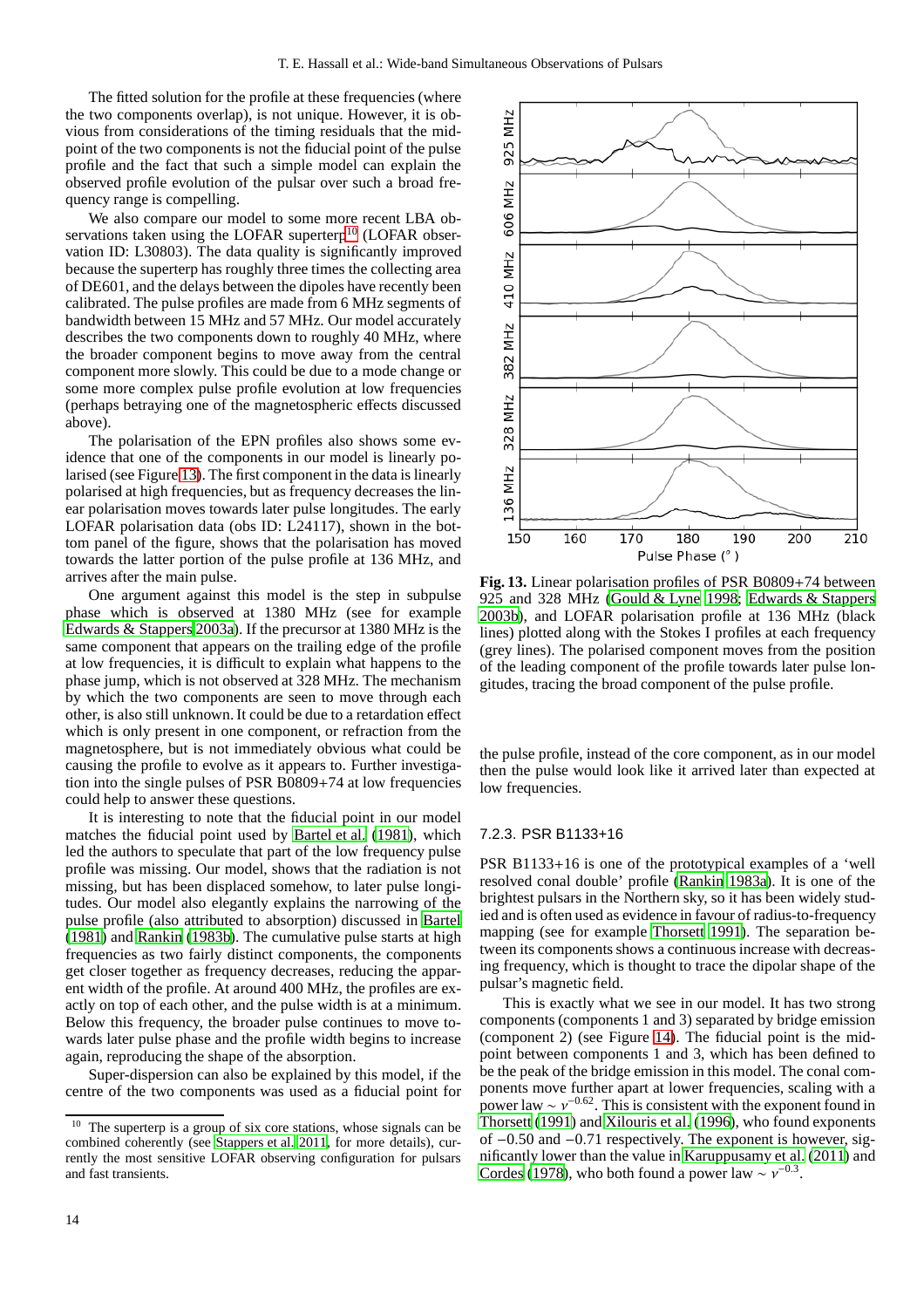

<span id="page-14-1"></span>**Fig. 14.** The model used to produce the dynamic template of PSR B1133+16. The source is modelled as three Gaussian components (plotted in grey): two conal components and one which is attributed to bridge emission. The final model is also plotted in black.

This is because their power law fits did not include the constant term,  $\Delta\theta_{\text{min}}$ , the width of the pulse profile at the surface of the neutron star. This term was proposed by [Thorsett \(1991\)](#page-17-56), who found that the separation of the components tends towards a constant value at high frequencies. If we do not include this term in our fits, we find a power law of  $v^{-0.2}$ , which is roughly consistent with those of [Karuppusamy et al. \(2011\)](#page-17-43) and [Cordes](#page-17-11) [\(1978](#page-17-11)). For our analysis, we used the form of the power law from [Thorsett \(1991\)](#page-17-56), which provides a better fit to the data.

The width of the conal components as a function of frequency has been a subject of interest in the past. [Mitra & Rankin](#page-17-58) [\(2002](#page-17-58)) found that the component widths remain constant between 40 and 3000 MHz. We also see evidence of this in our model above 80 MHz, although the component widths begin to broaden below this value. [Mitra & Rankin \(2002\)](#page-17-58) also noticed this broadening, and attributed it to dispersive smearing across a frequency channel or scattering from the ISM. In our observations, the dispersive smearing at 48 MHz (across a single 12 kHz channel) is  $\sim 1.5^\circ$ , which is enough to explain the  $\overline{\text{observed}}$  broadening in the profile<sup>[11](#page-14-2)</sup>. However, even disregarding this low frequency broadening [Mitra & Rankin \(2002\)](#page-17-58) found that the spacing between the components between 100 MHz and 10 GHz changes too rapidly to be caused by a dipolar magnetic field.

PSR B1133+16 is the pulsar which is most consistent with radius-to-frequency mapping of all the pulsars in our sample. However, in Section [6](#page-8-0) we showed that its emission is confined to a very narrow region in the magnetosphere  $(<59 \text{ km})$  which is incompatible with the standard radius-to-frequency model. Radius-to-frequency mapping assumes that the emission at a given emission height traces the last open field line in the pulsar magnetosphere. From geometrical arguments (see for example [Lorimer & Kramer 2005\)](#page-17-59) it is possible to write the opening angle of the last open field line of a non-relativistic dipole,  $\rho$ , as a function of emission height, *r*:

$$
\rho = 86^\circ \frac{r}{R_{\rm LC}},\tag{21}
$$

where  $R_{\text{LC}}$  is the radius of the light cylinder of the pulsar.  $\rho$  is the maximum value that it is possible for components to be separated by as each component originates from one side of the dipolar field. The maximum increase in component separation predicted by this equation for PSR B1133+16 over the height range, ∆*R*, derived earlier is 2.8◦ . In the pulse profile of PSR B1133+16 the components are seen to move apart by  $6.3\pm0.5^\circ$  between 1780 MHz and 48 MHz. This, coupled with the further evidence by [Mitra & Rankin \(2002](#page-17-58)) suggests that PSR B1133+16 cannot be explained through radius-to-frequency mapping in a simple dipolar magnetic field.

# <span id="page-14-0"></span>7.2.4. PSR B1919+21

PSR B1919+21 was the first pulsar ever discovered [\(Hewish et al. 1968\)](#page-17-60) and is often referred to as a classic radio pulsar. In fact, PSR B1919+21 disagrees with the classic picture of a pulsar in almost all aspects of its pulse profile evolution.

[Lyne et al.](#page-17-61) [\(1971\)](#page-17-61) showed that the two components of the pulsar get closer together as frequency decreases in the range 150–3000 MHz, which is the opposite to what one would expect

<span id="page-14-2"></span><sup>&</sup>lt;sup>11</sup> The half power width of component 1 increases from  $1.9^\circ$  at 72 MHz to  $3.6^{\circ}$  at 48 MHz, and component 2 increases from  $2.1^{\circ}$  at 72 MHz to 3.4<sup>o</sup> at 48 MHz.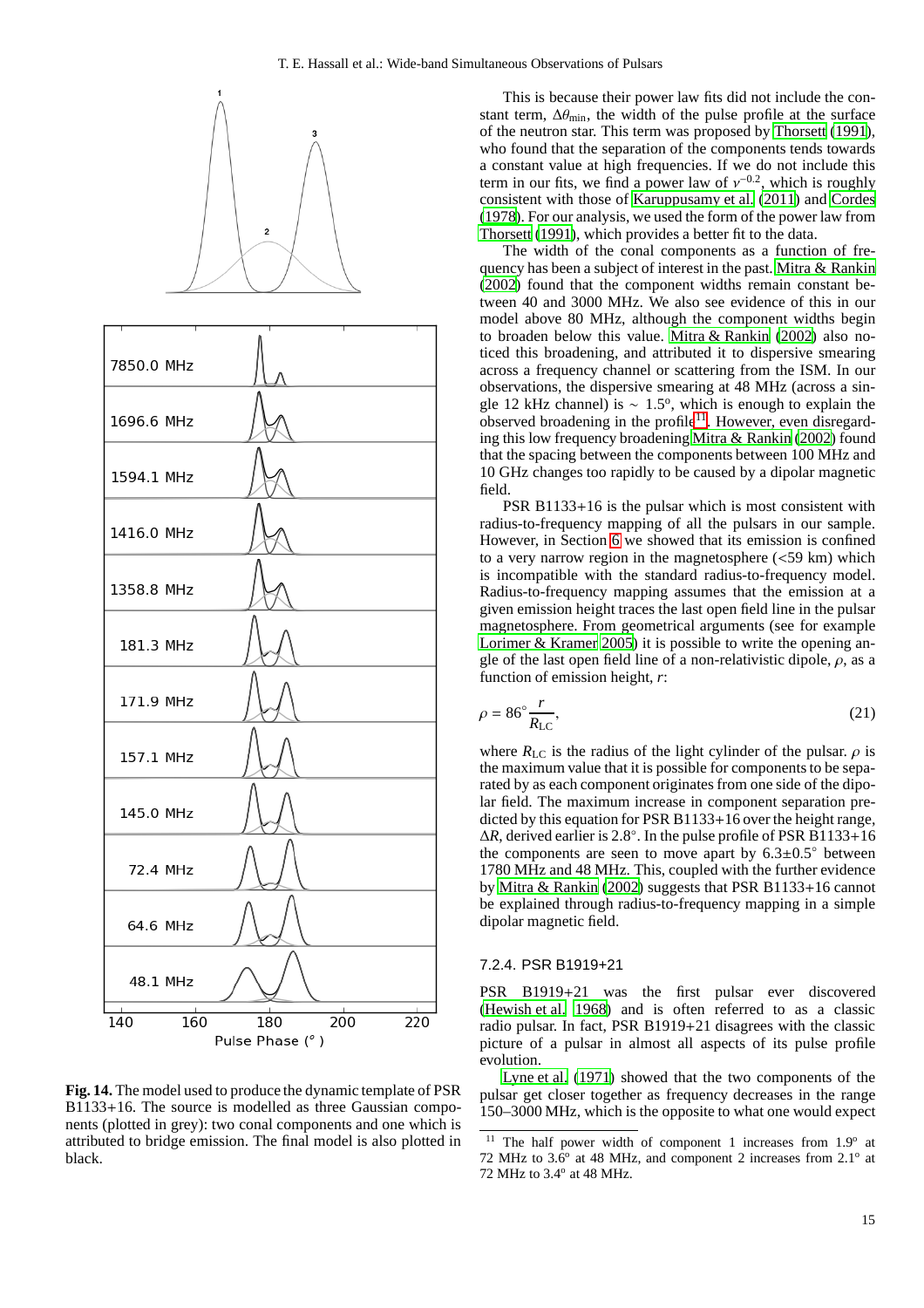from radius-to-frequency mapping. This result was confirmed by [Sieber et al. \(1975\)](#page-17-62) who also showed that the pulse profile seems to get broader again below 150 MHz. [Mitra & Rankin](#page-17-58) [\(2002\)](#page-17-58) found that the width of the profile and separation of the components was approximately constant in their observations between 50 and 5000 MHz. They suggested that the lack of any radiusto-frequency mapping could be due to the emission originating from an 'inner cone', which is located closer to the 'core' emission component, and so the effects of radius-to-frequency mapping are less pronounced.

In our model (see Figure [3\)](#page-18-0) the two components move closer together at low frequencies (in agreement with [Lyne et al. 1971](#page-17-61)). We did not, however, see the component separation increasing below 150 MHz (as reported by [Sieber et al. 1975\)](#page-17-62). This behaviour is similar to that of PSR B0809+74 at high frequencies, although in this case the components are only expected to pass through each other at ∼ 1 MHz. Another curious feature of our model is that whilst component 2 gets broader at low frequencies (as expected), component 1 appears to get narrower. Radius-tofrequency mapping suggests that both components should get broader at low frequencies, as the emission region gets wider. In an attempt to conform with this idea, we tried to fit a threecomponent model. This fit the pulse profile reasonably well, and also agreed better with the radius-to-frequency model; the components didn't move closer together, and stayed at a constant width. However, a suitable fiducial point could not be determined, and there were large systematic errors in our timing residuals so the model was rejected.

# <span id="page-15-0"></span>**8. Discussion**

### 8.1. Profile Evolution

We have shown that pulse profile evolution can introduce large errors into pulsar timing data, in agreement with the work of [Ahuja et al. \(2007\)](#page-17-17). These errors can be as large as a few milliseconds in some cases, depending on the period of the pulsar, and how asymmetric the pulse profile is. A frequency-dependent model of the pulse profile can be used to reduce these errors. Using this method, it was possible to define an analytical fiducial point in the pulse profile of each of the pulsars in our sample. This fiducial point is valid to within a few milliseconds (corresponding to ∼ 1 degree in pulse phase), although the model does not remove the timing errors completely. Small timing errors remain because the model is not an exact fit to the observed profile, and subtle differences between the shape of the modelled templates and the data lead to systematics in the cross-correlation. Further work needs to be done to explore how to better remove these timing errors, and how they vary with time.

We have found that radio emission from all of the pulsars in our sample originates from a narrow range of heights in the magnetosphere. The narrow ranges found do not fit well with models of radius-to-frequency mapping in a dipolar magnetic field. In addition, all of the pulsars in our sample show at least one other trait which cannot be explained by radius-to-frequency mapping.

The asymmetric cones which we observe in PSR B0329+54 were also observed by GG, who attributed their asymmetry to aberration and retardation. However, we have not detected any aberration or retardation effects in our timing residuals and we also find that the emission from the inner cone seems to be concentrated to within 183 km of the neutron star surface. The (∼ 5 degree) skew in the cone corresponds to a time difference of ∼ 10 ms, which is much greater than the aberration and re<span id="page-15-1"></span>**Table 7.** Parameters of the models used in the dynamic templates. The functions given are appropriate for frequencies measured in MHz, and pulse phase measured in degrees. Component brightnesses are defined relative to a fiducial component.

| <b>PSR B0329+54</b>              |                          |                |
|----------------------------------|--------------------------|----------------|
| Component 1                      | Position                 | $-\nu^{-0.22}$ |
|                                  | Amplitude                | $v^{-0.018}$   |
|                                  | Width                    | $1.7^\circ$    |
| Component 2                      | Position                 | $v^{-0.022}$   |
|                                  | Amplitude                | $v^{0.48}$     |
|                                  | Width                    | $2.4^\circ$    |
| Component $3^a$                  | Position                 | $v^0$          |
|                                  | Amplitude                | $v^0$          |
|                                  | Width                    | $1.8^\circ$    |
| Component 4                      | Position                 | $-v^{0.015}$   |
|                                  | Amplitude                | $v^{0.022}$    |
|                                  | Width                    | $2.4^\circ$    |
| Component 5                      | Position                 | $v^{1.5}$      |
|                                  | Amplitude                | $v^{0.48}$     |
|                                  | Width                    | $1.2^\circ$    |
| <b>PSR B0809+74</b>              |                          |                |
| Component 1                      | Position                 | $v^{-0.43}$    |
|                                  | Amplitude (< 100 MHz)    | $-v^{-0.055}$  |
|                                  | Amplitude (> 100 MHz)    | $-v^{0.013}$   |
|                                  | Width                    | $14.9^\circ$   |
| Component $2^a$                  | Position                 | $v^0$          |
|                                  | Amplitude                | $v^0$          |
|                                  | Width                    | $7.7^\circ$    |
| <b>PSR B1133+16</b>              |                          |                |
| Component 1                      | Position                 | $v^{-0.62}$    |
|                                  | Amplitude                | $v^{-3.28}$    |
|                                  | Width                    | $v^{-3.55}$    |
| Component $2^a$                  | Position                 | $v^0$          |
|                                  | Amplitude                | $v^0$          |
|                                  | Width                    | $3.2^\circ$    |
| Component 3                      | Position                 | $v^{-0.62}$    |
|                                  | Amplitude                | $v^{-3.11}$    |
|                                  | Width                    | $v^{-3.98}$    |
| <b>PSR B1919+21</b> <sup>b</sup> |                          |                |
| Component 1                      | Width                    | $v^{0.04}$     |
| Component 2                      | Width                    | $-v^{0.01}$    |
| Separation                       |                          | $v^{0.05}$     |
| Ratio of Peaks                   | $\nu < 100~\mathrm{MHz}$ | $v^{-0.07}$    |
|                                  | 100 MHz $< v < 300$ MHz  | $v^{0.54}$     |
|                                  | $v > 300$ MHz            | 1.2            |

**Notes.** (*a*) Component used as the fiducial component. (*b*) Midpoint between components used as fiducial point.

tardation effects possible from within this height range, which are ∼ 1 ms (from Equation [19\)](#page-8-1). The fact that the outer cone is skewed in the opposite direction to the inner cone, also suggests that this cannot be explained by the standard model of a pulsar.

PSR B0809+74 has a component which starts out as a precursor at high frequencies and then drifts through the centre of the pulse profile, swapping sides with the central component and appearing as a postcursor at low frequencies. The frequency dependence of the position of the drifting component suggests that either refraction or some relationship between frequency and height (a change in height could explain a component being delayed) significantly influences one component, but is not seen in the other.

PSR B1133+16 shows emission from a very narrow range of heights and, as [Mitra & Rankin](#page-17-58) [\(2002\)](#page-17-58) showed, component sep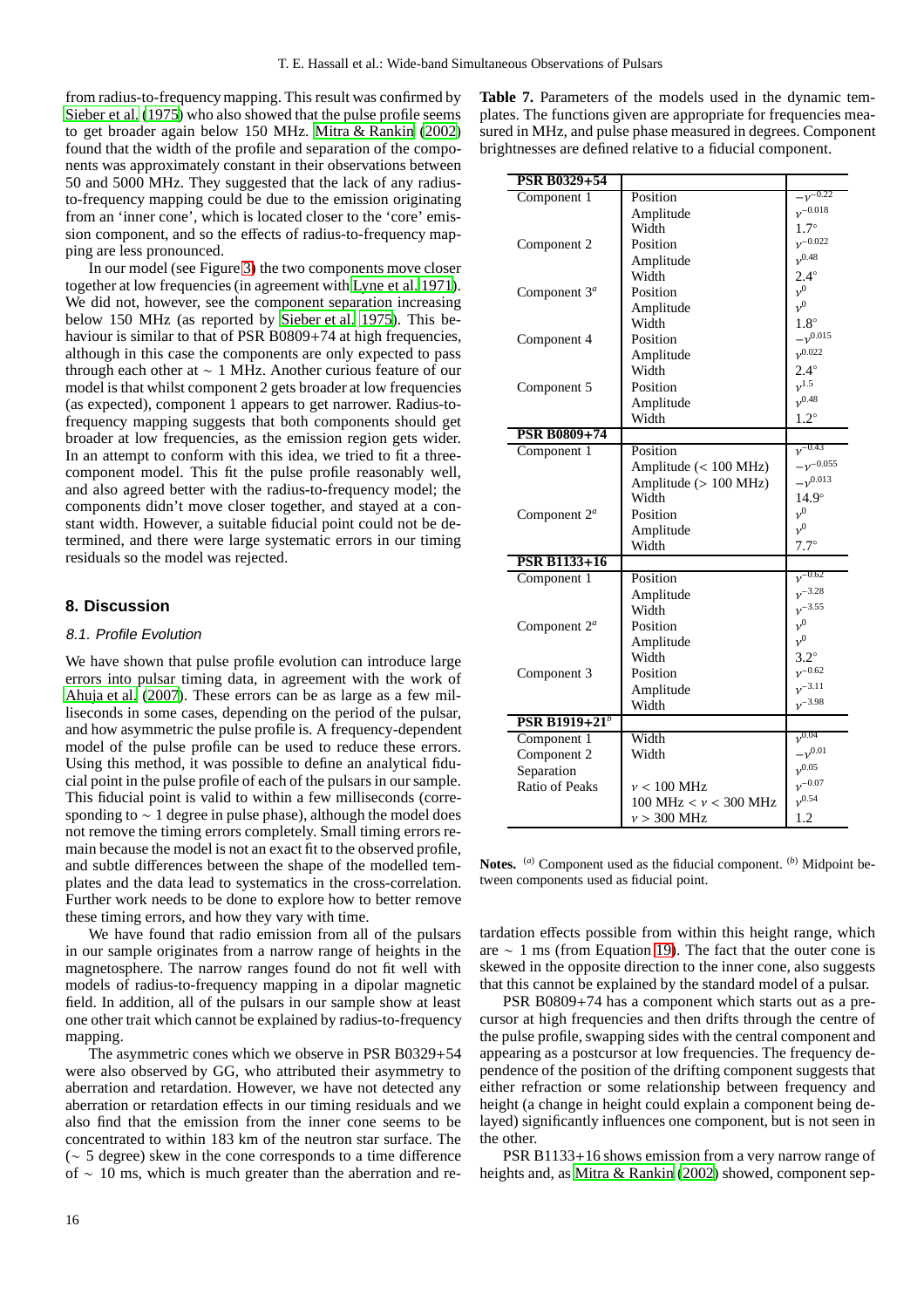aration which increases too rapidly to be produced by dipolar field lines. One explanation for this could be that there are other mechanisms at work, which act together with the traditional picture of a pulsar, complicating pulse profile evolution.

PSR B1919+21 has a profile whose width decreases at lower frequencies. This is the exact opposite of what is predicted by radius-to-frequency mapping, and so is very difficult to explain using the standard picture of a pulsar. Again, there is a clear relationship between pulse shape and frequency, but it does not seem to be explainable by radius-to-frequency mapping.

The fact that none of the pulsars in our sample behave as predicted by radius-to-frequency mapping suggests that a more complicated model of the pulsar magnetosphere is needed to describe pulse profile evolution. Although radius-to-frequency mapping has been successful in explaining some of the features seen in pulse profiles, it is clear that it cannot be used to fully describe any of the pulsars in our sample. There are, however, alternative theories which could potentially provide good fits to observational data.

In the family of models proposed by Barnard  $&$  Arons [\(1986\)](#page-17-47), and developed further by [Petrova \(2000](#page-17-63)), [Weltevrede et al. \(2003\)](#page-17-64) and [Beskin & Philippov \(2011](#page-17-65)), the frequency-dependent profile evolution seen in pulsars is explained by propagation effects in the pulsar magnetosphere. In these models, the radiation originates from a small region in the magnetosphere, and refraction, dispersion and the different propagation modes (i.e. extraordinary and ordinary) in the magnetosphere are responsible for the frequency evolution of the different components which are observed in pulse profiles.

[Karastergiou & Johnston \(2007](#page-17-66)) also provide an interesting empirical model of the pulsar magnetosphere, which could be used to explain all of the features which we have observed. They postulate that all radio emission originates from a patchy cone bounded by the last open field lines and that emission can come from any height, independently of frequency. Complex pulse profiles can then be explained by invoking emission from a range of heights, rather than assuming that the pulse profile probes the longitudinal shape of the beam at one single height.

What causes pulse profile evolution is still an important question, and will be vital in understanding the pulsar emission mechanism, and for studies of pulsar geometries in the future. At this stage, it is still difficult to discriminate between the many models that exist, but next generation telescopes, like LOFAR, will be excellent tools for studying this effect.

### 8.2. Magnetospheric Effects

The argument that a more sophisticated model is needed to describe radio emission from pulsars is also supported by considerations of aberration and retardation effects on our data. From these arguments, we have shown that radio emission from all of the pulsars in our sample is confined to a very small region in the pulsar magnetosphere, which supports the ideas of [Barnard & Arons \(1986](#page-17-47)) and [Petrova](#page-17-63) [\(2000\)](#page-17-63).

We have also shown that, as there is no departure from a  $v^{-2}$  dispersion law in our data, there is no evidence for superdispersive delays or refraction from within the pulsar magnetosphere in any of the pulsars in our sample. However, whilst we don't see a frequency-dependent delay in the timing residuals, refraction may be needed to explain the broad component of PSR B0809+74, which is seen to drift through the pulse profile.

### 8.3. ISM Effects

In our data, we see no evidence for any deviation from the cold plasma dispersion law, suggesting that second-order ISM effects in these pulsars introduce additional time delays  $\leq 50$  ns at normal pulsar timing frequencies (1400 MHz). The parameters of the pulsars in our sample are typical of those found in the PTAs, the only difference being their longer pulse periods. This suggests that the ISM may not cause as much of a hindrance to pulsar timing projects as first feared [\(Hemberger & Stinebring](#page-17-5) [2008\)](#page-17-5).

The fact that no unexpected delay was detected in any of our observations also means that (at least along these lines of sight) the ISM appears to be relatively smooth, with no large, dense structures. These findings agree with the idea that scattering is dominated by one or two small, but relatively high density regions as discussed by [Stinebring \(2006\)](#page-17-35) and [Brisken et al.](#page-17-36) [\(2010](#page-17-36)). We have determined an upper limit on  $\frac{d}{dx}$ DM, which can be used as an indicator as to how much the  $\tilde{D}M$  is likely to change in the future. Comparing these predictions with reality will be a useful cross-check of how well this relation works. We have also been able to place upper limits on the scattering measure and the emission measure. Although these limits are weak compared to NE2001 [\(Cordes & Lazio 2002](#page-17-33)), pulsar timing could provide an independent method of measuring both of these quantities in the future.

### 8.4. Future Observations

The constraints set in this paper will be improved significantly by taking similar observations when LOFAR is completed, using more stations at a lower observing frequency. The sensitivity of LOFAR has already improved by a factor of five since the observations for this paper were taken, and it is expected that it will increase significantly again soon, when the core stations can all be combined coherently. Increased sensitivity, particularly in the LBAs, will reduce the error bars seen at low frequencies in our timing residuals, which dominate the uncertainty in our measurement.

We could also increase our precision by observing at lower frequencies. LOFAR will soon be able to routinely observe with high sensitivity at frequencies as low as 15 MHz (see Figure [11\)](#page-12-0), where the second-order ISM delays are expected to be at least an order of magnitude larger than they are at 40 MHz.

By repeating this experiment in the future on the same set of pulsars, we could test whether pulse profile evolution is stable with time, and also track variations in the DM with great accuracy. Both of these parameters are not completely understood, and are vital for high-precision pulsar timing. It would also be interesting to perform this experiment on a millisecond pulsar. A faster rotation rate and a narrower pulse (in absolute terms) means that TOAs can be determined more accurately, which would improve our constraints by at least an order of magnitude.

# **Acknowledgements**

We would like to thank Jim Cordes for his insight and useful discussions, Christine Jordan for arranging the observations from Jodrell Bank, and the anonymous referee for their insightful comments. LOFAR, the LOw Frequency ARray designed and constructed by ASTRON, has facilities in several countries, that are owned by various parties (each with their own funding sources), and that are collectively operated by the International LOFAR Telescope (ILT) foundation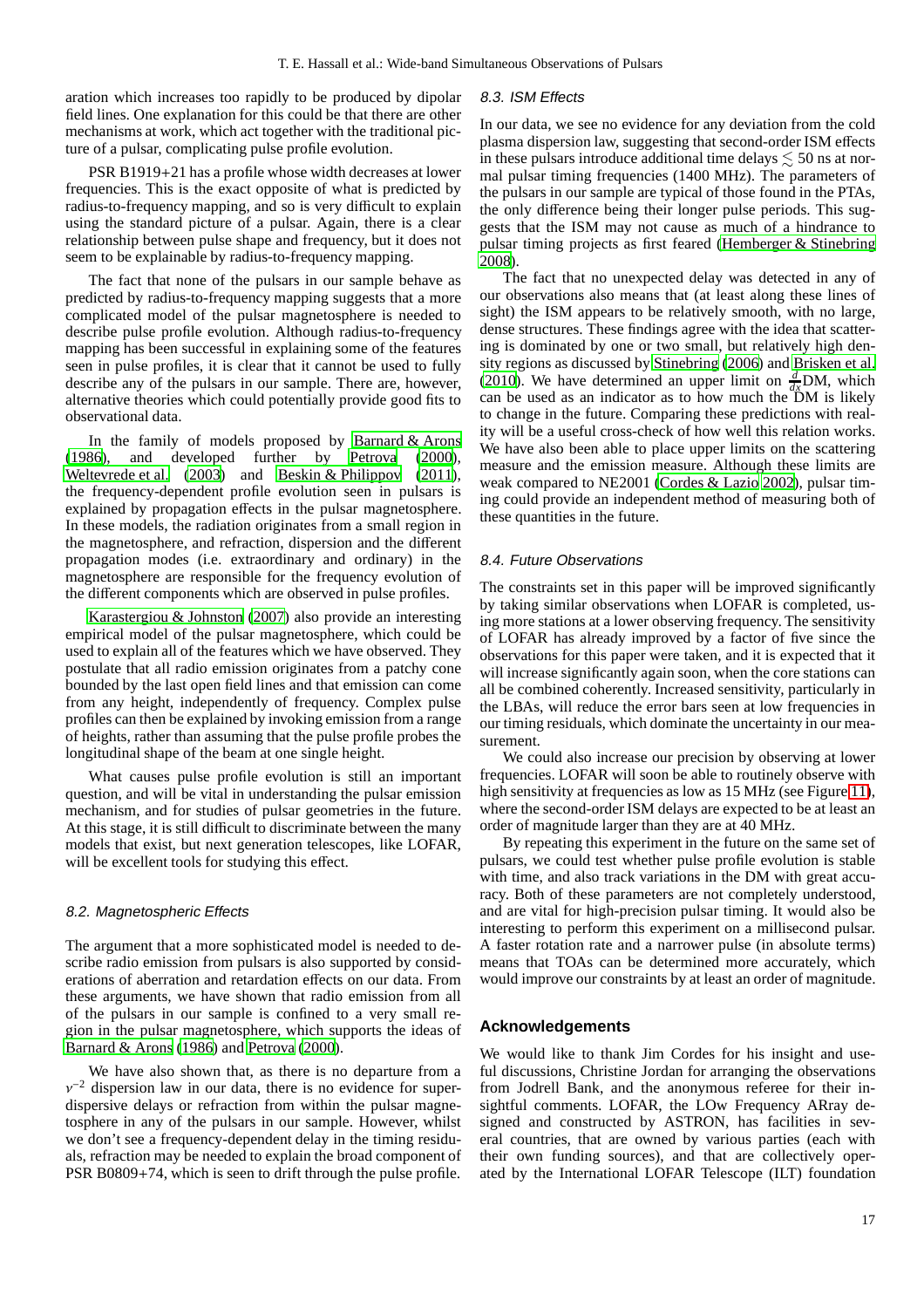under a joint scientific policy. This publication made use of observations taken with the 100-m telescopes of the MPIfR (Max-Planck-Institut für Radioastronomie) at Effelsberg. Ben Stappers, Patrick Weltevrede and the Lovell observations are supported through an STFC rolling grant. Tom Hassall is the recipient of an STFC studentship. Jason Hessels is a Veni Fellow of the Netherlands Foundation for Scientific Research. Joeri van Leeuwen and Thijs Coenen are supported by the Netherlands Research School for Astronomy (Grant NOVA3- NW3-2.3.1) and by the European Commission (Grant FP7- PEOPLE-2007-4-3-IRG #224838). Aris Karastergiou is grateful to the Leverhulme Trust for financial support. Joris Verbiest is supported by the European Union under Marie Curie Intra-European Fellowship 236394. Charlotte Sobey is supported by the DFG (German Research Foundation) within the framework of the Research Unit FOR 1254, Magnetisation of Interstellar and Intergalactic Media: The Prospects of Low-Frequency Radio Observations.

### **References**

- <span id="page-17-23"></span>Ahuja, A. L., Gupta, Y., Mitra, D., & Kembhavi, A. K. 2005, MNRAS, 357, 1013
- <span id="page-17-17"></span>Ahuja, A. L., Mitra, D., & Gupta, Y. 2007, MNRAS, 377, 677
- <span id="page-17-26"></span>Backer, D. C., Dexter, M. R., Zepka, A., et al. 1997, Publications of the Astronomical Society of the Pacific, 109, 61
- <span id="page-17-47"></span>Barnard, J. J. & Arons, J. 1986, The Astrophysical Journal, 302, 138
- <span id="page-17-51"></span>Bartel, N. 1981, Astronomy & Astrophysics, 97, 384
- <span id="page-17-53"></span>Bartel, N., Kardashev, N. S., Kuzmin, A. D. Nikolaev, N. Y., et al. 1981, Astronomy & Astrophysics, 93, 85
- <span id="page-17-65"></span>Beskin, V. S. & Philippov, A. A. 2011, preprint (arXiv:astro-ph/1107.3775)
- <span id="page-17-38"></span>Bhat, N. D. R., Cordes, J. M., Camilo, F., Nice, D. J., & Lorimer, D. R. 2004, The Astrophysical Journal, 605, 759
- <span id="page-17-36"></span>Brisken, W. F., Macquart, J.-P., Gao, J. J., et al. 2010, The Astrophysical Journal, 708, 232
- <span id="page-17-34"></span>Clegg, A. W., Fey, A. L., & Lazio, T. J. W. 1998, The Astrophysical Journal, 496, 253
- <span id="page-17-11"></span>Cordes, J. M. 1978, The Astrophysical Journal, 222, 1006
- <span id="page-17-33"></span>Cordes, J. M. & Lazio, T. J. W. 2002, preprint (arXiv:astro-ph/0207156)
- <span id="page-17-3"></span>Cordes, J. M. & Shannon, R. M. 2010, preprint (arXiv:astro-ph/1010.3785)
- <span id="page-17-13"></span>Craft, H. D. 1970, PhD thesis, Cornell University
- <span id="page-17-19"></span>DuPlain, R., Ransom, S., Demorest, P., et al. 2008, in Society of Photo-Optical Instrumentation Engineers (SPIE) Conference Series, Vol. 7019, Society of Photo-Optical Instrumentation Engineers (SPIE) Conference Series
- <span id="page-17-54"></span>Edwards, R. T. & Stappers, B. W. 2003a, Astronomy & Astrophysics, 407, 273
- <span id="page-17-55"></span>Edwards, R. T. & Stappers, B. W. 2003b, Astronomy & Astrophysics, 410, 961
- <span id="page-17-46"></span>Everett, J. E. & Weisberg, J. M. 2001, The Astrophysical Journal, 553, 341
- <span id="page-17-32"></span>Foster, R. S. & Backer, D. C. 1990, The Astrophysical Journal, 361, 300
- <span id="page-17-2"></span>Foster, R. S. & Cordes, J. M. 1990, The Astrophysical Journal, 364, 123
- <span id="page-17-48"></span>Gangadhara, R. T. & Gupta, Y. 2001, The Astrophysical Journal, 555, 31
- <span id="page-17-28"></span>Gould, D. M. & Lyne, A. G. 1998, MNRAS, 301, 235
- <span id="page-17-21"></span>Hankins, T. H., Izvekova, V. A., Malofeev, V. M., et al. 1991, The Astrophysical Journal Letters, 373, L17
- <span id="page-17-16"></span>Hankins, T. H. & Rankin, J. M. 2010, The Astronomical Journal, 139, 168
- <span id="page-17-5"></span>Hemberger, D. A. & Stinebring, D. R. 2008, The Astrophysical Journal Letters, 674, L37
- <span id="page-17-60"></span>Hewish, A., Bell, S. J., Pilkington, J. D. H., Scott, P. F., & Collins, R. A. 1968, Nature, 217, 709
- <span id="page-17-24"></span>Hobbs, G., Lyne, A. G., Kramer, M., Martin, C. E., & Jordan, C. 2004, MNRAS, 353, 1311
- <span id="page-17-30"></span>Hobbs, G. B., Edwards, R. T., & Manchester, R. N. 2006, MNRAS, 369, 655
- <span id="page-17-29"></span>Hotan, A. W., van Straten, W., & Manchester, R. N. 2004, Publications of the Astronomical Society of Australia, 21, 302
- <span id="page-17-1"></span>Jenet, F. A., Hobbs, G. B., Lee, K. J., & Manchester, R. N. 2005, The Astrophysical Journal Letters, 625, L123
- <span id="page-17-20"></span>Jones, G., Weinreb, S., Mani, H., et al. 2010, in Society of Photo-Optical Instrumentation Engineers (SPIE) Conference Series, Vol. 7733, Society of Photo-Optical Instrumentation Engineers (SPIE) Conference Series Karastergiou, A. & Johnston, S. 2007, MNRAS, 380, 1678
- <span id="page-17-66"></span>
- <span id="page-17-43"></span>Karuppusamy, R., Stappers, B. W., & Serylak, M. 2011, Astronomy & Astrophysics, 525, A55+
- <span id="page-17-49"></span>Keith, M. J., Johnston, S., Levin, L., & Bailes, M. 2011, MNRAS, 416, 346
- <span id="page-17-44"></span>Kramer, M., Xilouris, K. M., Jessner, A., et al. 1997, Astronomy & Astrophysics, 322, 846
- <span id="page-17-8"></span>Kuz'min, A. D. 1986, Soviet Astronomy Letters, 12, 325
- <span id="page-17-15"></span>Kuz'min, A. D., Izvekova, V. A., Shitov, Y. P., et al. 1998, Astronomy & Astrophysics Supplement, 127, 255
- <span id="page-17-10"></span>Kuz'min, A. D., Losovskii, B. Y., Logvinenko, S. V., & Litvinov, I. I. 2008, Astronomy Reports, 52, 910
- <span id="page-17-12"></span>Liu, L., Wan, W., Ning, B., & Zhang, M. L. 2009, Journal of Geophysical Research, 114
- <span id="page-17-59"></span>Lorimer, D. R. & Kramer, M. 2005, Handbook of Pulsar Astronomy (Cambridge University Press)
- <span id="page-17-45"></span>Lyne, A. G. & Manchester, R. N. 1988, MNRAS, 234, 477
- <span id="page-17-61"></span>Lyne, A. G., Smith, F. G., & Graham, D. A. 1971, MNRAS, 153, 337
- <span id="page-17-37"></span>Manchester, R. N., Hobbs, G. B., Teoh, A., & Hobbs, M. 2005, The Astronomical Journal, 129, 1993
- <span id="page-17-40"></span>Manchester, R. N. & Taylor, J. H. 1977, Pulsars (San Francisco: Freeman)
- <span id="page-17-42"></span>Matese, J. J. & Whitmire, D. P. 1980, The Astrophysical Journal, 235, 587
- <span id="page-17-6"></span>Michel, F. C. 1991, Theory of Neutron Star Magnetospheres (Chicago: University of Chicago Press)
- <span id="page-17-58"></span>Mitra, D. & Rankin, J. M. 2002, The Astrophysical Journal, 322
- <span id="page-17-27"></span>Montenegro-Montes, F. M., Mack, K.-H., Vigotti, M., et al. 2008, mnras, 388, 1853
- <span id="page-17-50"></span>Oster, L. & Sieber, W. 1976, The Astrophysical Journal, 203, 233
- <span id="page-17-63"></span>Petrova, S. A. 2000, Astronomy & Astrophysics, 360, 592
- <span id="page-17-14"></span>Phillips, J. A. & Wolszczan, A. 1992, The Astrophysical Journal, 385, 273
- <span id="page-17-41"></span>Rankin, J. M. 1983a, The Astrophysical Journal, 274, 333
- <span id="page-17-52"></span>Rankin, J. M. 1983b, The Astrophysical Journal, 274, 359
- <span id="page-17-31"></span>Romani, R. W. 1989, in Timing Neutron Stars, ed. H. Ogelman & E. P. J. van ¨ den Heuvel, 113–117
- <span id="page-17-39"></span>Ruderman, M. A. & Sutherland, P. G. 1975, The Astrophysical Journal, 196, 51
- <span id="page-17-22"></span>Shitov, Y. P. 1983, Soviet Astronomy, 27, 314
- <span id="page-17-7"></span>Shitov, Y. P. & Malofeev, V. M. 1985, Soviet Astronomy Letters, 11, 39
- <span id="page-17-9"></span>Shitov, Y. P., Malofeev, V. M., & Izvekova, V. A. 1988, Soviet Astronomy Letters, 14, 181
- <span id="page-17-62"></span>Sieber, W., Reinecke, R., & Wielebinski, R. 1975, Astronomy & Astrophysics, 38, 169
- <span id="page-17-25"></span>Stappers, B. W., Hessels, J. W. T., Alexov, A., et al. 2011, Astronomy & Astrophysics, 530, A80+
- <span id="page-17-35"></span>Stinebring, D. R. 2006, Chin. J. Atron. Astrophys., Suppl. 2, 6, 204
- <span id="page-17-0"></span>Tanenbaum, B. S., Zeissig, G. A., & Drake, F. D. 1968, Science, 160, 760
- <span id="page-17-56"></span>Thorsett, S. E. 1991, The Astrophysical Journal, 377, 263
- <span id="page-17-18"></span>Verbiest, J. P. W., Bailes, M., Coles, W. A., et al. 2009, MNRAS, 400, 951
- <span id="page-17-64"></span>Weltevrede, P., Stappers, B. W., van den Horn, L. J., & Edwards, R. T. 2003, Astronomy & Astrophysics, 412, 473
- <span id="page-17-57"></span>Xilouris, K. M., Kramer, M., Jessner, A., Wielebinski, R., & Timofeev, M. 1996, Astronomy & Astrophysics, 309, 481
- <span id="page-17-4"></span>You, X.-P., Hobbs, G., Coles, W. A., Manchester, R. N., & Han, J. 2008, in American Institute of Physics Conference Series, Vol. 968, Astrophysics of Compact Objects, ed. Y.-F. Yuan, X.-D. Li, & D. Lai, 181–184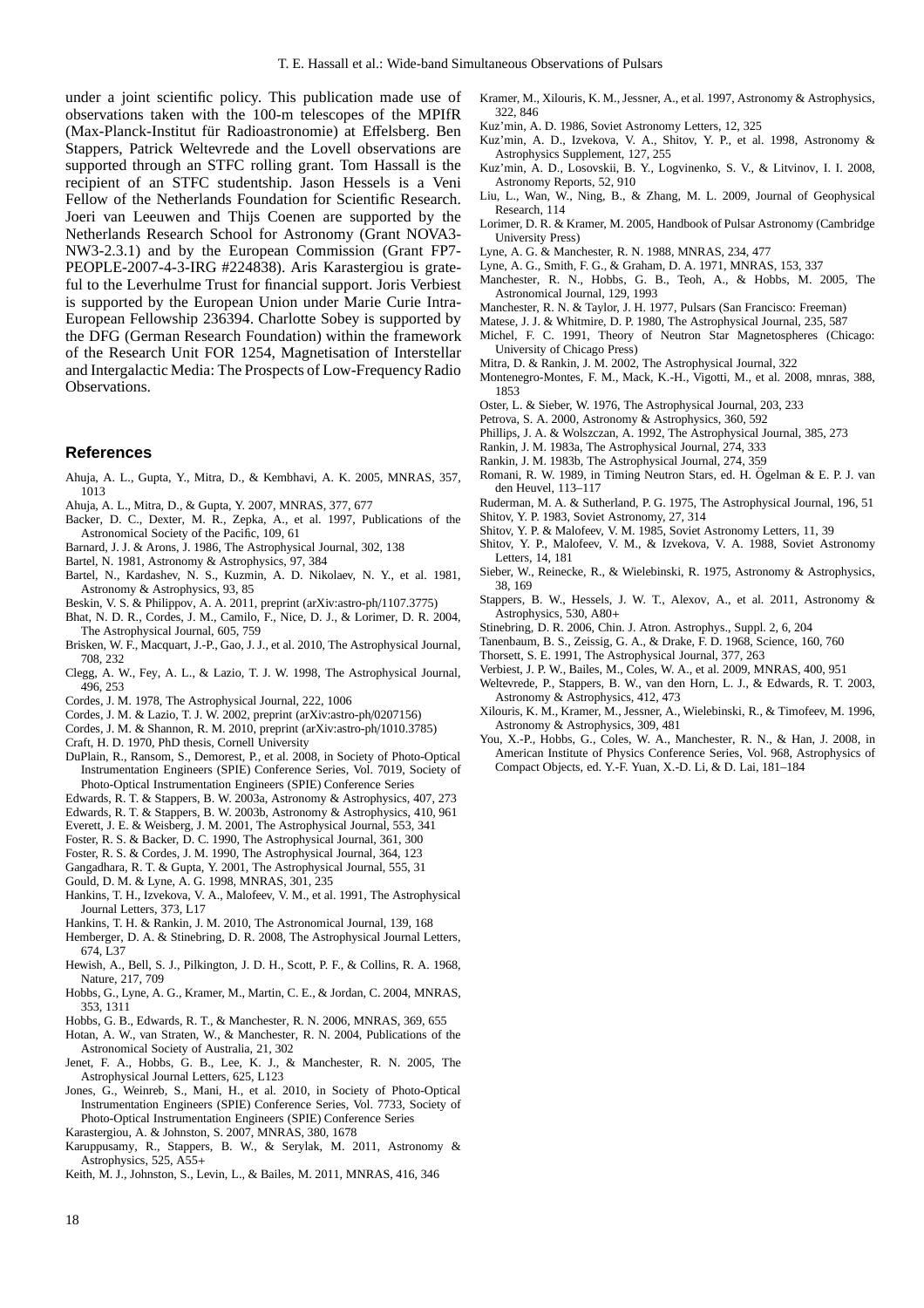

<span id="page-18-0"></span>**Fig. 3.** PSR B1919+21 is the simplest of our models, a double peaked pulsar. The top left panel shows the model used for the pulsar, two Gaussians with the fiducial point set as the midpoint between the peaks of each component. The Gaussians are fitted to the data using a least squares fitting algorithm, allowing their width, height and separation to vary. This fitting is shown in the right hand panel. The data is plotted in light grey, the two fitted components are plotted in dark grey, and the sum of both fitted components is plotted in black. The Gaussian parameters for each of the observations are recorded and plotted as a function of frequency in the bottom left panel. These parameters are then fitted with power laws to get a model of the pulse profile as a function of frequency. This global model is subsequently used to produce templates for cross-correlation. The 'ratio of peaks' plot has discontinuities because different power laws were fitted in each observing band. PSR B1919+21 was not detected in the Effelsberg observations as the source was too weak.